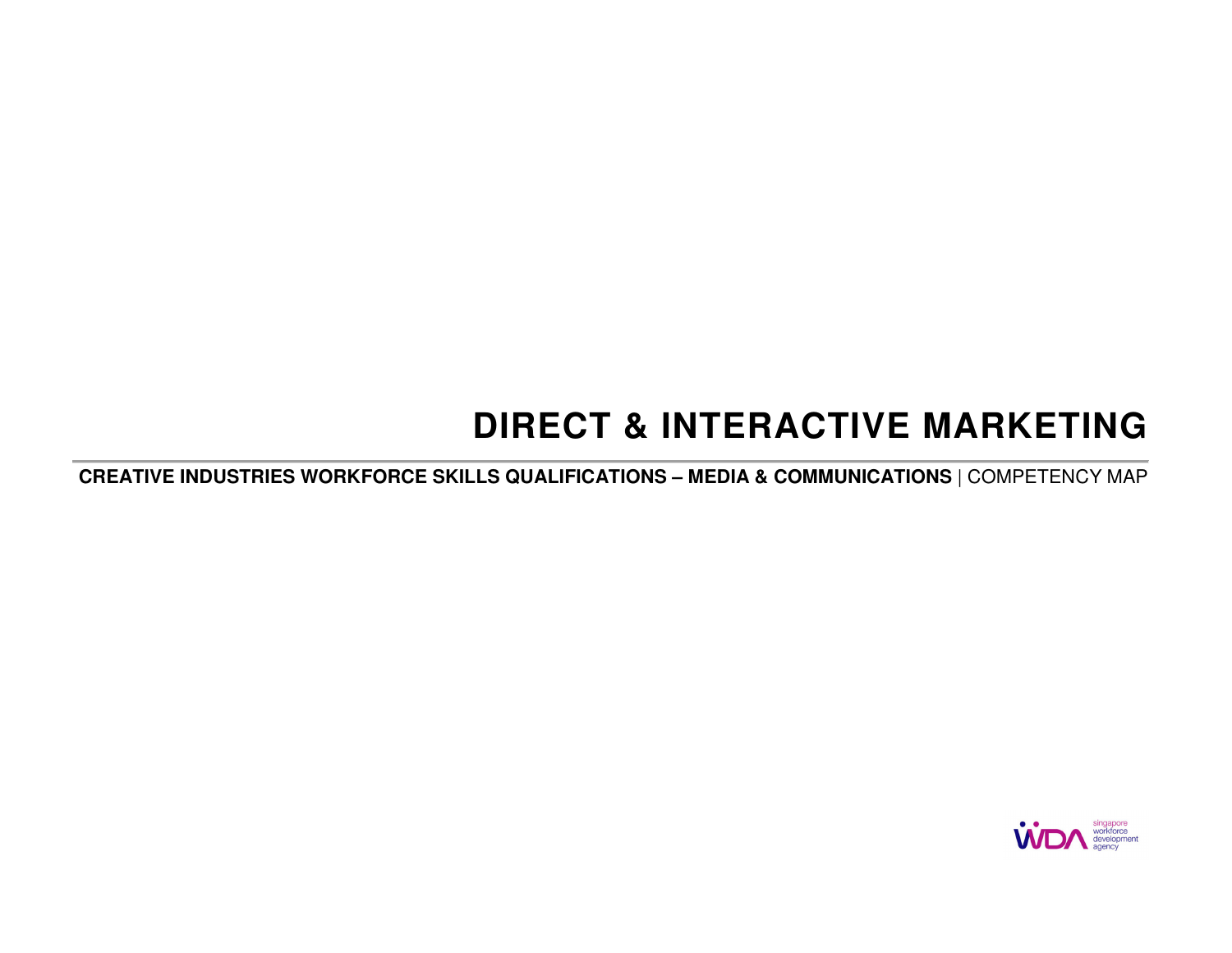## **INTRODUCTION** | DIRECT & INTERACTIVE MARKETING COMPETENCY MAP

### **INTRODUCTION TO THE DIRECT & INTERACTIVE MARKETING COMPETENCY MAP**

The Direct & Interactive Marketing Competency Map is part of the Creative Industries Workforce Skills Qualification (WSQ) Framework, which comprises 26 competency maps covering three Creative Industries clusters of Arts and Culture, Design, and Media and Communications.

| <b>ARTS AND CULTURE</b>  | <b>DESIGN</b>               | <b>MEDIA AND COMMUNICATIONS</b>           |
|--------------------------|-----------------------------|-------------------------------------------|
| <b>Creative Practice</b> | <b>Architecture</b>         | <b>Advertising</b>                        |
| <b>Cultural Heritage</b> | <b>Exhibition Design</b>    | <b>Broadcast</b>                          |
| <b>Events Management</b> | <b>Interior Design</b>      | Direct & Interactive Marketing            |
| <b>Performing Arts</b>   | <b>Industrial Design</b>    | Digital Media - Animation                 |
| <b>Technical Theatre</b> | <b>Visual Communication</b> | Digital Media - Games Development         |
| <b>Visual Arts</b>       |                             | <b>Film &amp; Television</b>              |
|                          |                             | <b>Library &amp; Information Services</b> |
|                          |                             | <b>Media</b>                              |
|                          |                             | <b>Music</b>                              |
|                          |                             | <b>Public Relations</b>                   |
|                          |                             | <b>Printing</b>                           |
|                          |                             | <b>Publishing - Book</b>                  |
|                          |                             | <b>Publishing - Magazine</b>              |
|                          |                             | Publishing - Web                          |

Each competency map of the Creative Industries WSQ Framework has been endorsed by Manpower Skills and Training Council that has been set up to steer the training and development of professionals in the Creative Industries.

This Direct & Interactive Marketing Competency Map provides an overview of the competencies required of different functions and job roles for the marketing profession. The development of the Direct & Interactive Marketing Competency Map was guided by the Direct & Interactive Marketing Industry Key Purpose (IKP) and it was developed after detailed consultation with representatives from the marketing and related agencies such as Ibis Intelligence Services Pte Ltd, Go React Pte Ltd, Yolk Pte Ltd, Microsoft, rawonionDecisions, and ZoMedia Pte Ltd.

Each of the competency units listed in this competency map are further developed into competency standards that provide information on the expected work activities, expected work outcomes and skills and knowledge required of a person to perform the work activities addressed by the competency standards. The competency units are further grouped together into qualifications to provide competency progression pathways for professionals in the the Direct & Interactive Marketing sector.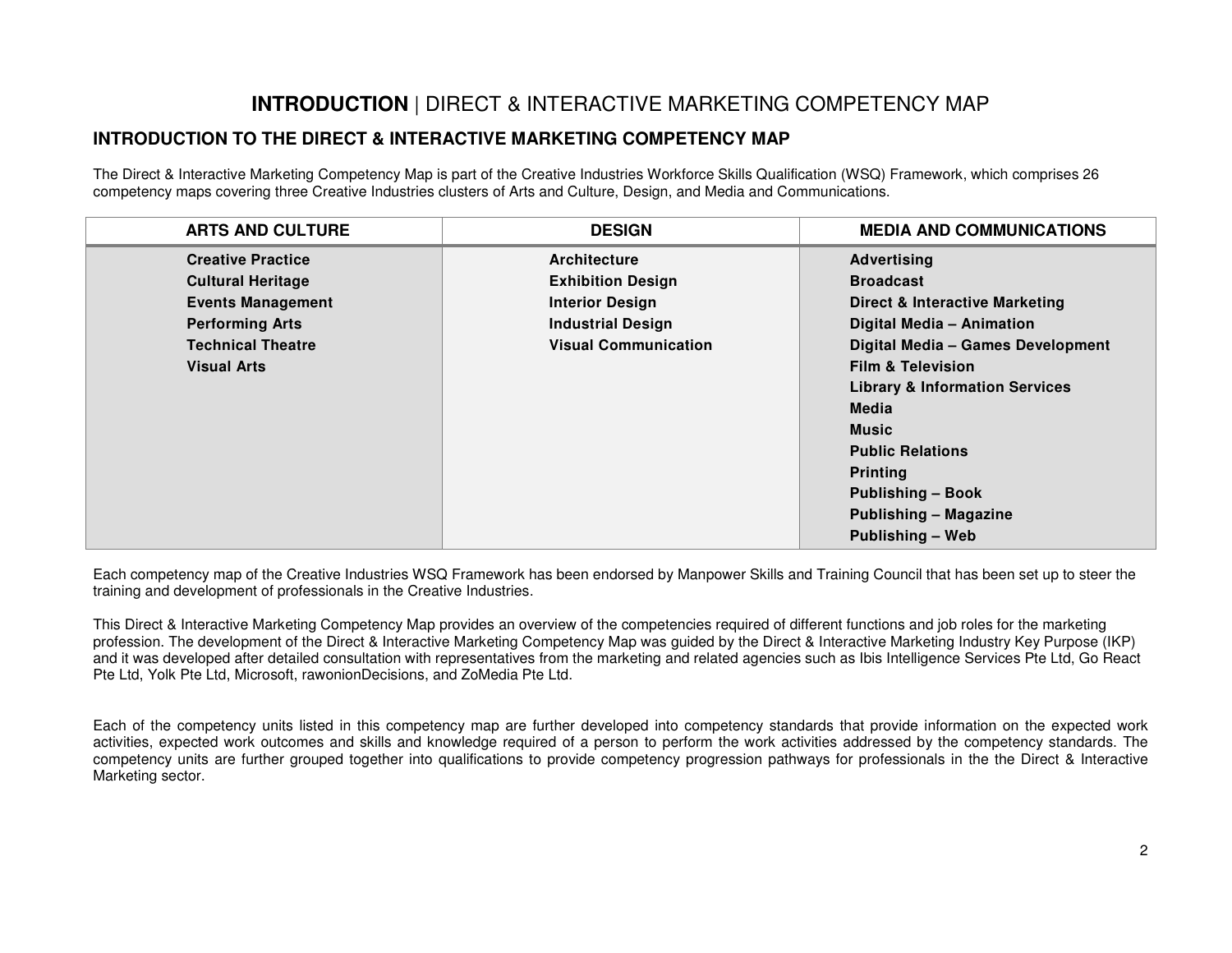### **INTRODUCTION |** DIRECT & INTERACTIVE MARKETING COMPETENCY MAP

The Direct & Interactive Marketing Competency Map serves as a resource for employers and individuals to chart training and development and career development pathways and for training providers to identify potential training programmes to develop and deliver.

The details of the competency standards and qualifications documents are recorded in separate documents from the Direct & Interactive Marketing Competency Map and should be read together to serve the needs of employers, individuals and training providers.

The Direct & Interactive Marketing Competency Map would be reviewed on a regular basis (i.e., at least every three years). This will help to ensure that the Direct & Interactive Marketing Competency Map is current and continually meet industry needs.

#### **CONTENTS**

| Introduction Direct & Interactive Marketing Competency Map       | 2  |
|------------------------------------------------------------------|----|
| <b>Industry Key Purpose</b>                                      | 4  |
| <b>Organisation Structure</b>                                    | 5  |
| <b>Competency Category</b>                                       | 6  |
| <b>Client Services Competencies</b>                              | 9  |
| <b>Creative Competencies</b>                                     | 12 |
| Engagement / Strategy Planning Competencies                      | 16 |
| <b>Production Competencies</b>                                   | 19 |
| Technology / Data Competencies                                   | 22 |
| Generic / Cross-Sectoral WSQ Framework Competency Units Adoption | 26 |
| <b>Version Control</b>                                           | 27 |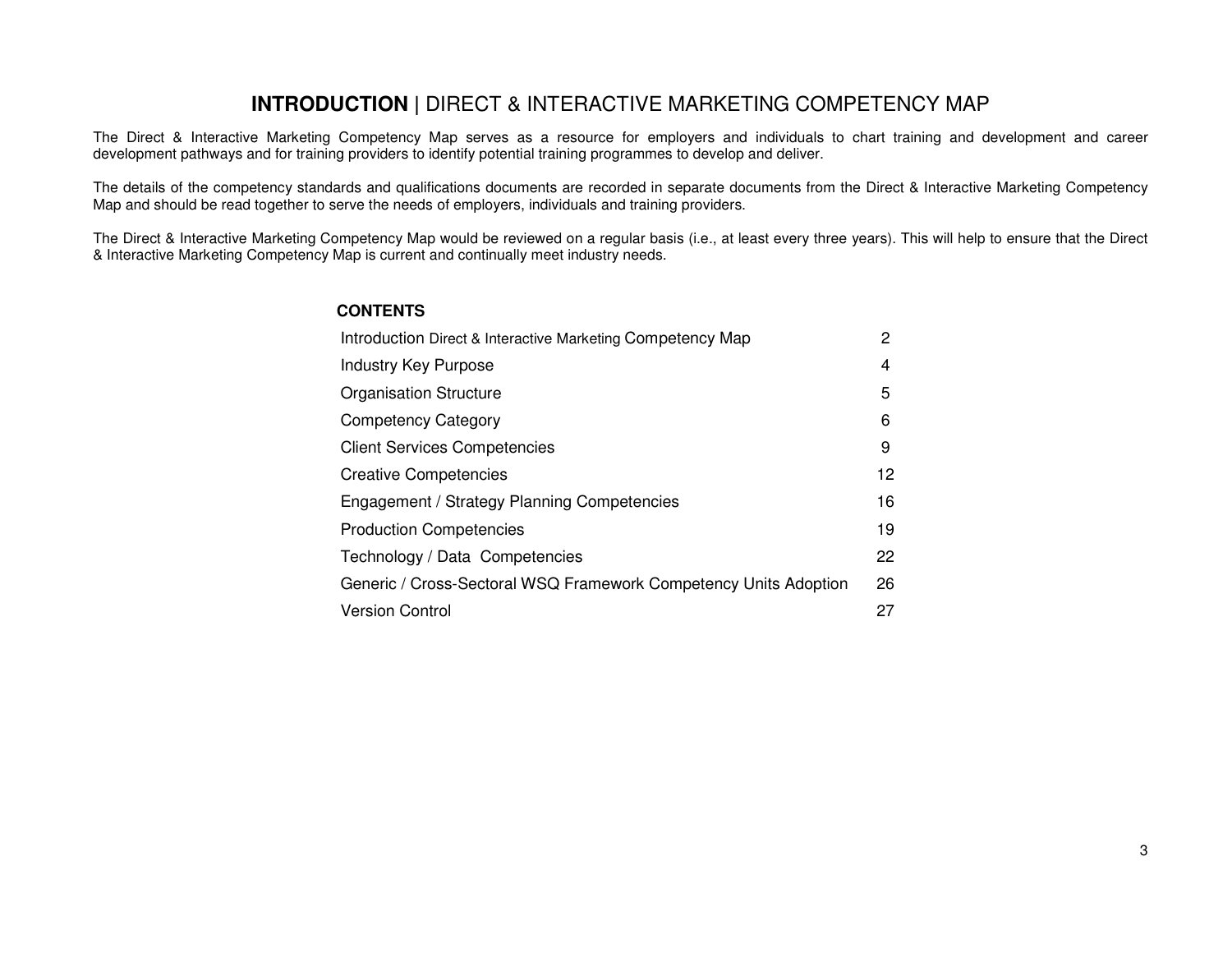### **INDUSTRY KEY PURPOSE |** DIRECT & INTERACTIVE MARKETING

### **Industry Key Purpose**

The Industry Key Purpose describes what the industry delivers in terms of product and services meeting the needs of industry, the attributes/attitudes of workforce, and the aspirations of the industry. The Key Industry Purpose provides guidance and direction in the development of the competency map and identification of competency units so as to ensure that the competency units listed in the competency map would help the industry to achieve its industry key purpose.

| Direct & Interactive Marketing Industry Key Purpose: | To improve on media competency and delivery standards, enhance the quality of |
|------------------------------------------------------|-------------------------------------------------------------------------------|
|                                                      | media and generate valuable media content and economic wealth to enrich life  |
|                                                      | and society.                                                                  |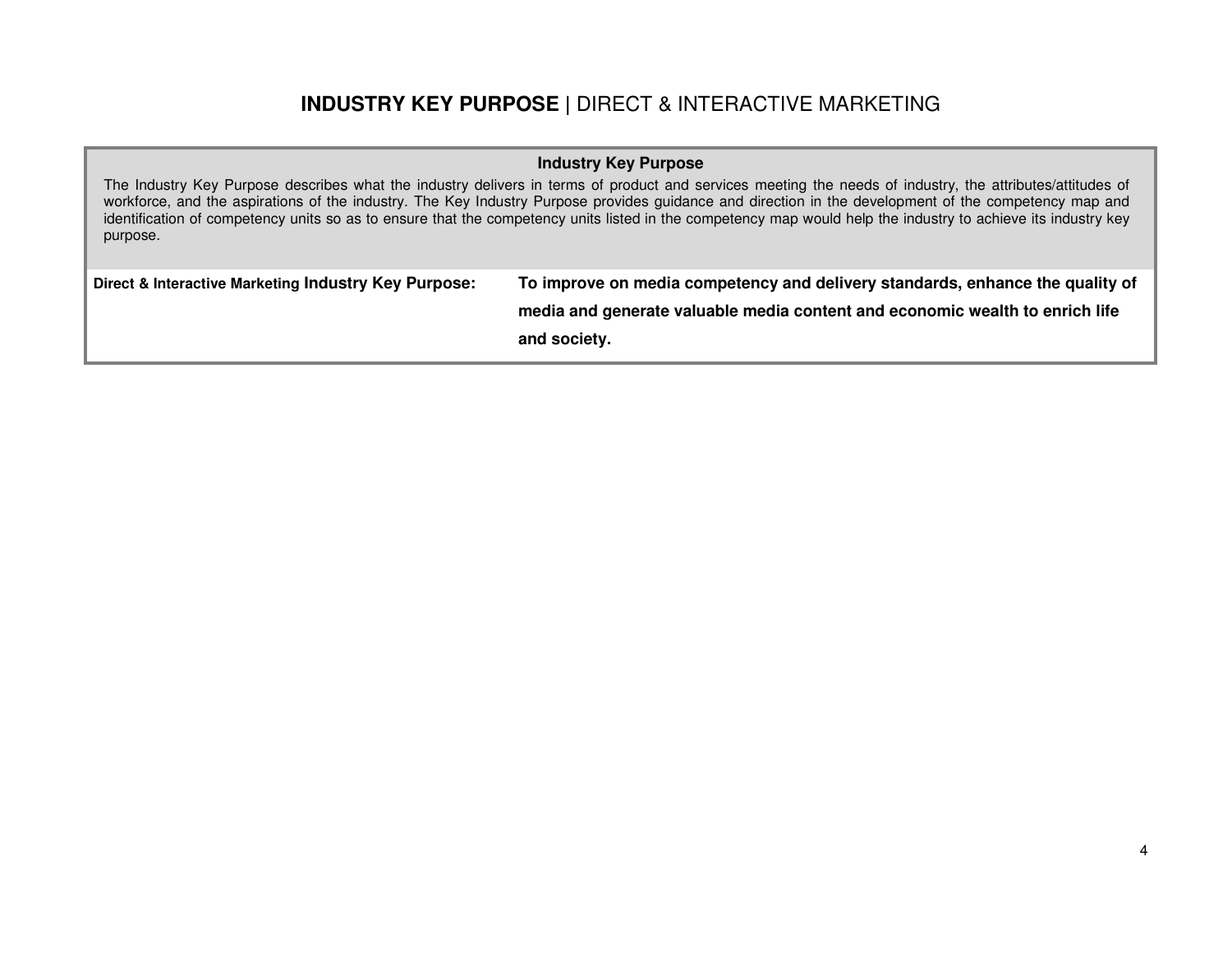## **ORGANISATION STRUCTURE |** DIRECT & INTERACTIVE MARKETING

### **Direct & Interactive Marketing Organisation Structure**

The Direct & Interactive Marketing Organisation Structure provides an overview of the various functions and job roles within a typical marketing agency. Competency Units are identified and sorted based on the functions, job role and WSQ qualifications level, to enable identification and development of appropriate training and development interventions by employers, individuals and training providers and to enable planning of progression and development pathways.

| <b>WSQ</b><br><b>Qualifications</b><br><b>Levels</b> |                |                  | <b>Functions in a Marketing Agency</b>                                                       |                                                                                       |                                                                                         |                                                                                  |                                                                             |  |  |
|------------------------------------------------------|----------------|------------------|----------------------------------------------------------------------------------------------|---------------------------------------------------------------------------------------|-----------------------------------------------------------------------------------------|----------------------------------------------------------------------------------|-----------------------------------------------------------------------------|--|--|
|                                                      |                |                  | <b>Engagement / Strategy</b><br><b>Client Services</b><br><b>Creative</b><br><b>Planning</b> |                                                                                       | <b>Production</b>                                                                       | Technology / Data                                                                |                                                                             |  |  |
| <b>WSQ</b><br>Graduate<br><b>Certificate</b>         | 6.             |                  | <b>Client Services Director</b>                                                              | <b>Creative Director</b>                                                              | <b>Customer Experience</b><br>Architect / Engagement<br>Director / Planning<br>Director |                                                                                  | Technical Director /<br>Chief Technical Officer*                            |  |  |
| <b>WSQ</b><br><b>Specialist</b><br><b>Diploma</b>    | 5              |                  | <b>Account Director</b><br><b>Project Director</b>                                           | <b>Senior Writer</b><br>Senior Art Director                                           | Senior Engagement<br>Manager / Senior<br><b>Planner</b>                                 |                                                                                  | Data Director<br><b>Solutions Director</b>                                  |  |  |
| <b>WSQ</b><br><b>Diploma</b>                         |                | <b>Job Roles</b> | <b>Account Manager</b><br>Project Manager                                                    | Writer<br>Art Director / Senior<br>Web Designer                                       | Engagement / Planning<br>Manager                                                        | <b>Creative Services</b><br>Director<br><b>Traffic Manager</b><br>Studio manager | Data Analyst<br>Developer / Senior<br>Programmer*                           |  |  |
| <b>WSQ</b><br><b>Advanced</b><br><b>Certificate</b>  | 3              |                  | Account Executive /<br><b>Project Executive</b>                                              | Web Designer*<br><b>Video Editor</b><br>Visualiser<br>Finished Artwork (FA)<br>Artist | Social Media Executive                                                                  | <b>Print Producer</b><br><b>Traffic Executive</b><br><b>Production Executive</b> | Data Administrator /<br>Data Executive<br>Database Engineer*<br>Programmer* |  |  |
| <b>WSQ</b><br><b>Higher</b><br><b>Certificate</b>    | $\overline{2}$ |                  |                                                                                              |                                                                                       | Social Media Associate                                                                  |                                                                                  |                                                                             |  |  |

**\*** From Interactive Media WSQ Framework

**WSQ Qualifications Level:** There are five levels of WSQ qualifications in the Direct & Interactive Marketing Competency Map. Each level indicates the corresponding complexity of knowledge, depth of skills and accountability that the job role demands. **Functions:** Functions are not meant to be equivalent to Departments. Functions indicate the typical broad work areas in a marketing agency. **Job Roles:** Job roles are not meant to be equivalent to Job Titles. An individual holding a job title of "Writer" may assume the job role of a web-editor.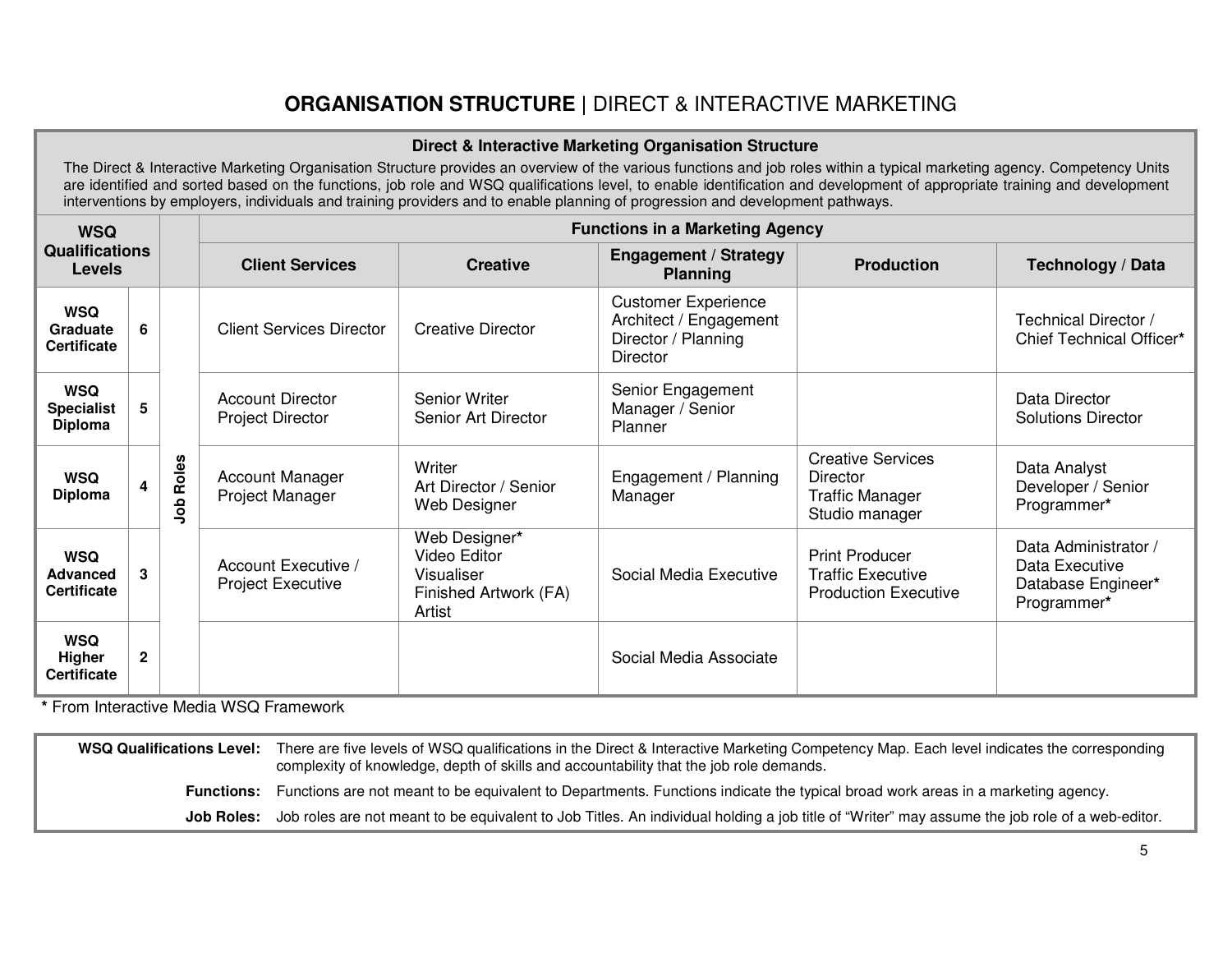## **COMPETENCY CATEGORY |** DIRECT & INTERACTIVE MARKETING

| <b>Competency Categories</b>                                                                                                                                                                                                                                                                                                  |                                                                                                                                                                          |  |  |  |  |  |
|-------------------------------------------------------------------------------------------------------------------------------------------------------------------------------------------------------------------------------------------------------------------------------------------------------------------------------|--------------------------------------------------------------------------------------------------------------------------------------------------------------------------|--|--|--|--|--|
| The Competency Category indicates the functional nature of the skills and knowledge identified under a competency unit. The competency categories that are found<br>within the Creative Industries WSQ framework and relevant to the Direct & Interactive Marketing Competency Map and their descriptors are presented below. |                                                                                                                                                                          |  |  |  |  |  |
| <b>Analytical Conceptual and Evaluative Skills (ACE)</b>                                                                                                                                                                                                                                                                      | Databases (DBS)                                                                                                                                                          |  |  |  |  |  |
| Develops ability to generate feasible, efficient and innovative solutions to solve work<br>problems, enhance productivity and capitalize on new opportunities                                                                                                                                                                 | Covers skills and knowledge required for creating, developing, maintaining and<br>improving databases.                                                                   |  |  |  |  |  |
| <b>Advertising (AD)</b>                                                                                                                                                                                                                                                                                                       | Design (DES)                                                                                                                                                             |  |  |  |  |  |
| Covers skills and knowledge required for strategy, programming and production,<br>copywriting, promotion and sales, and research and planning to meet the needs of<br>the advertising brief for the client.                                                                                                                   | Covers skills and knowledge required for conceptualising, designing, developing,<br>implementing and realising the design product as agreed with the client.             |  |  |  |  |  |
| <b>Broadcast Engineering (BE)</b>                                                                                                                                                                                                                                                                                             | <b>Direct Marketing (DM)</b>                                                                                                                                             |  |  |  |  |  |
| Covers radio and television broadcasting and involves both the studio end and the<br>transmitter end, as well as remote broadcasts.                                                                                                                                                                                           | Covers the trackable, measurable results or Response generated by marketing<br>regardless of medium.                                                                     |  |  |  |  |  |
| <b>Build Relationships (RTL)</b>                                                                                                                                                                                                                                                                                              | <b>Engineering (ENG)</b>                                                                                                                                                 |  |  |  |  |  |
| Leaders establish and maintain a wide and relevant network of colleagues and<br>strategic partners. They promote the development of positive working relationships,<br>respect diversity and develop team cohesiveness.                                                                                                       | Covers the creative application of scientific principles to design or develop structures,<br>machines, apparatus, or manufacturing processes, or works.                  |  |  |  |  |  |
| <b>Business Management (BM)</b>                                                                                                                                                                                                                                                                                               | <b>Finance Competency Category (FIN)</b>                                                                                                                                 |  |  |  |  |  |
| Covers the knowledge, skills and understanding effectively to manage project with a<br>business idea.                                                                                                                                                                                                                         | Covers skills and knowledge required for basic budgeting to offering full coverage of<br>financial operations within an organisation.                                    |  |  |  |  |  |
| <b>Business Operations (BO)</b>                                                                                                                                                                                                                                                                                               | Human Resource (HR)                                                                                                                                                      |  |  |  |  |  |
| Covers the activities involved in the running of a business for the purpose of<br>producing goods / services and creating value.                                                                                                                                                                                              | Covers the activities of recruitment, pay, performance management, promotions,<br>management relations and planning in an effective, legal, fair, and consistent manner. |  |  |  |  |  |
| <b>Change and Innovation (CI)</b>                                                                                                                                                                                                                                                                                             | <b>Information Management (INF)</b>                                                                                                                                      |  |  |  |  |  |
| Covers skills and knowledge required for inspiring an environment to encourage<br>change and innovation within the working environment.                                                                                                                                                                                       | Covers skills and knowledge required for collecting and disseminating information                                                                                        |  |  |  |  |  |
| <b>Copyright, Licensing and Intellectual Property Rights (CLR)</b>                                                                                                                                                                                                                                                            | Infocomm Technology (IT)                                                                                                                                                 |  |  |  |  |  |
| Covers skills and knowledge required for negotiating, protecting and avoiding<br>exploitation of intellectual property and creative work.                                                                                                                                                                                     | Covers skills and knowledge required for programming and operational systems in<br>databases.                                                                            |  |  |  |  |  |
| <b>Communications Competency Category (COM)</b>                                                                                                                                                                                                                                                                               | <b>Interactive Media Competency Category (IM)</b>                                                                                                                        |  |  |  |  |  |
| This covers the transmission of thoughts, ideas and feelings from one mind to another<br>to accomplish tasks and to achieve goals.                                                                                                                                                                                            | Covers skills and knowledge required for managing activities within media, ranging<br>from web design to interactive and multimedia.                                     |  |  |  |  |  |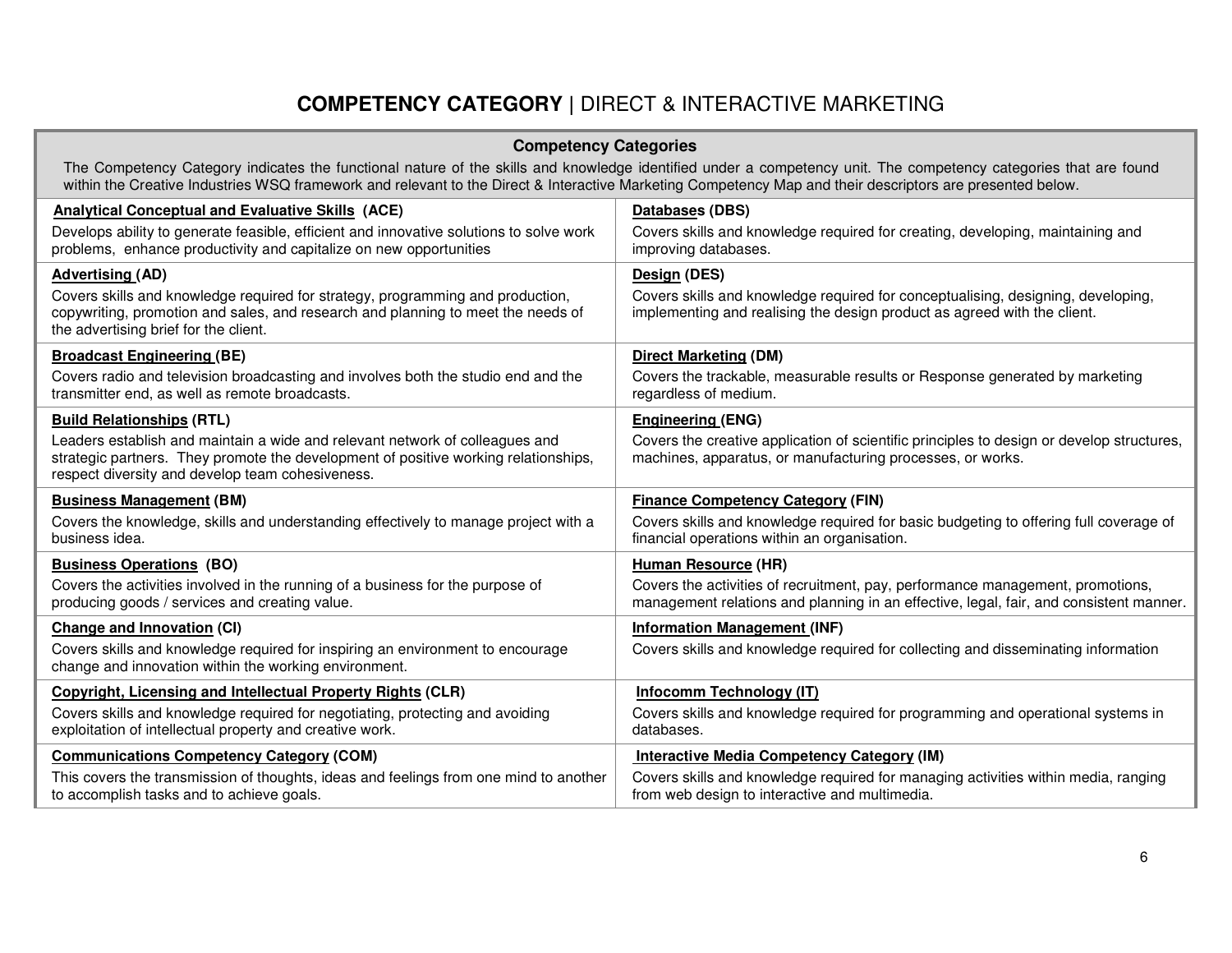## **COMPETENCY CATEGORY |** DIRECT & INTERACTIVE MARKETING

| <b>Competency Categories</b>                                                                                                                                                                                                            |                                                                                                                                                                 |  |  |  |  |
|-----------------------------------------------------------------------------------------------------------------------------------------------------------------------------------------------------------------------------------------|-----------------------------------------------------------------------------------------------------------------------------------------------------------------|--|--|--|--|
| <b>Learning and Development (LD)</b>                                                                                                                                                                                                    | <b>Problem Solving (PS)</b>                                                                                                                                     |  |  |  |  |
| Covers interventions and activities that are intended to improve the knowledge and<br>skills of the workforce through interventions such as training, coaching, and formal<br>education.                                                | Covers research into problems, generation of solutions, selection and application of<br>solutions and evaluating the solution applied.                          |  |  |  |  |
| <b>Marketing and Public Relations (MPR)</b>                                                                                                                                                                                             | <b>Project Management (PM)</b>                                                                                                                                  |  |  |  |  |
| Covers skills and knowledge required for conceptualising, designing, implementing<br>opportunities for maximising sales and promotion of goods, services and people.                                                                    | Covers organising and managing resources in such a way that the project is<br>completed within defined scope, quality, time and cost constraints.               |  |  |  |  |
| <b>Market Research (MR)</b>                                                                                                                                                                                                             | <b>Research (RES)</b>                                                                                                                                           |  |  |  |  |
| Covers the process of systematic gathering, recording and analysing of data about<br>customers, competitors and the market.                                                                                                             | Covers using gathering, analysing and interpreting information relevant to a specific<br>area of enguiry.                                                       |  |  |  |  |
| <b>Networks (NET)</b>                                                                                                                                                                                                                   | <b>Strategy Planning &amp; Implementation (SPI)</b>                                                                                                             |  |  |  |  |
| Covers making relationships with people in other departments, organisations and<br>industries in order to maintain currency of industry knowledge, gain market insight<br>and explore opportunities for partnerships and joint working. | Develop business strategies and plans aligned with organisational objectives, make<br>strategic decisions and implement action plans to achieve long-term goals |  |  |  |  |
| Photoimaging (PHO)                                                                                                                                                                                                                      | <b>Strategy (STR)</b>                                                                                                                                           |  |  |  |  |
| Covers the creation, processing, compression, storage, printing, and display of digital<br>photographic images.                                                                                                                         | Covers long term plan of action designed to achieve the vision and goals of the<br>organisation.                                                                |  |  |  |  |
| <b>Project Management (PM)</b>                                                                                                                                                                                                          | <b>Television Production (TVP)</b>                                                                                                                              |  |  |  |  |
| Covers organising and managing resources in such a way that the project is<br>completed within defined scope, quality, time and cost constraints.                                                                                       | Covers the skills and attributes needed to manage the process of film, television and<br>radio programme making.                                                |  |  |  |  |
| <b>Printing (PRI)</b>                                                                                                                                                                                                                   | Writing (WRI)                                                                                                                                                   |  |  |  |  |
| Covers skills and knowledge required for setting -up, running and maintaining various<br>machines within a printing environment.                                                                                                        | Covers script writing for television, film, radio and animation a well as factual writing<br>including advertising copy                                         |  |  |  |  |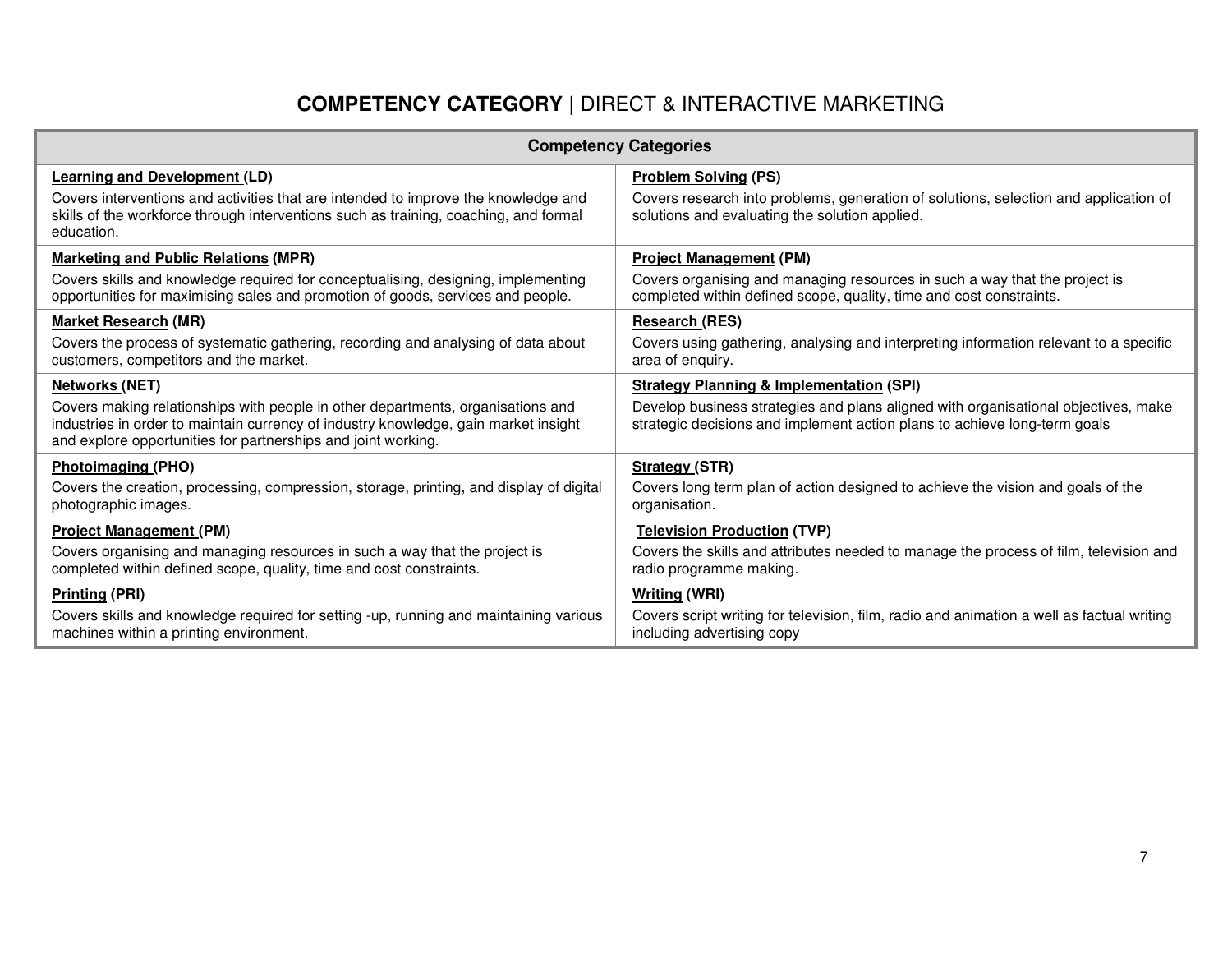## **COMPETENCY CATEGORY |** DIRECT & INTERACTIVE MARKETING

| <b>Competency Units</b>                                                                                                                                                                                                                                                                           |                                                                                                                                                                                                                                                                                                                                                                                                   |  |  |  |  |  |
|---------------------------------------------------------------------------------------------------------------------------------------------------------------------------------------------------------------------------------------------------------------------------------------------------|---------------------------------------------------------------------------------------------------------------------------------------------------------------------------------------------------------------------------------------------------------------------------------------------------------------------------------------------------------------------------------------------------|--|--|--|--|--|
| A competency unit represents a set of work activities that can be undertaken by an individual, and the skills, knowledge and abilities<br>Competency unit:<br>associated with the work activities that can be used to certify an individual's competence in performing the set of work activities |                                                                                                                                                                                                                                                                                                                                                                                                   |  |  |  |  |  |
| <b>Competency unit code:</b>                                                                                                                                                                                                                                                                      | A competency unit code is assigned to each competency unit to identify the WSQ framework and competency category that the competency<br>unit originates from. The competency unit code also identifies the WSQ qualifications level that is associated with the competency unit<br>providing an indication of the level of complexity of skills and knowledge required under the competency unit. |  |  |  |  |  |
|                                                                                                                                                                                                                                                                                                   | For example, for a competency unit coded as CI-DES-504S-0:                                                                                                                                                                                                                                                                                                                                        |  |  |  |  |  |
|                                                                                                                                                                                                                                                                                                   | 'Cl' indicates that the competency unit originates from the Creative Industries WSQ framework;                                                                                                                                                                                                                                                                                                    |  |  |  |  |  |
|                                                                                                                                                                                                                                                                                                   | 'DES' indicates that the competency unit originates from the competency category of Design; '5' indicates that it is pegged to WSQ<br>qualifications level 5 which is WSQ Specialist Diploma level;                                                                                                                                                                                               |  |  |  |  |  |
|                                                                                                                                                                                                                                                                                                   | '04' is the serial number assigned to the competency unit;                                                                                                                                                                                                                                                                                                                                        |  |  |  |  |  |
|                                                                                                                                                                                                                                                                                                   | 'S' indicates that the competency unit is usually a specialization unit when used by an individual to achieve a WSQ qualification, other<br>types of units include core units ('C') and elective units ('E'); and                                                                                                                                                                                 |  |  |  |  |  |
|                                                                                                                                                                                                                                                                                                   | '0' indicates the version number of the competency unit which would increase as the competency unit is reviewed at every review cycle.                                                                                                                                                                                                                                                            |  |  |  |  |  |

The competency units of the Direct and Interactive Marketing Competency Map are presented according to the Functions in a marketing agency in subsequent sections:

- Client Services
- Creative
- Engagement / Strategy / Planning
- Production
- Technology / Data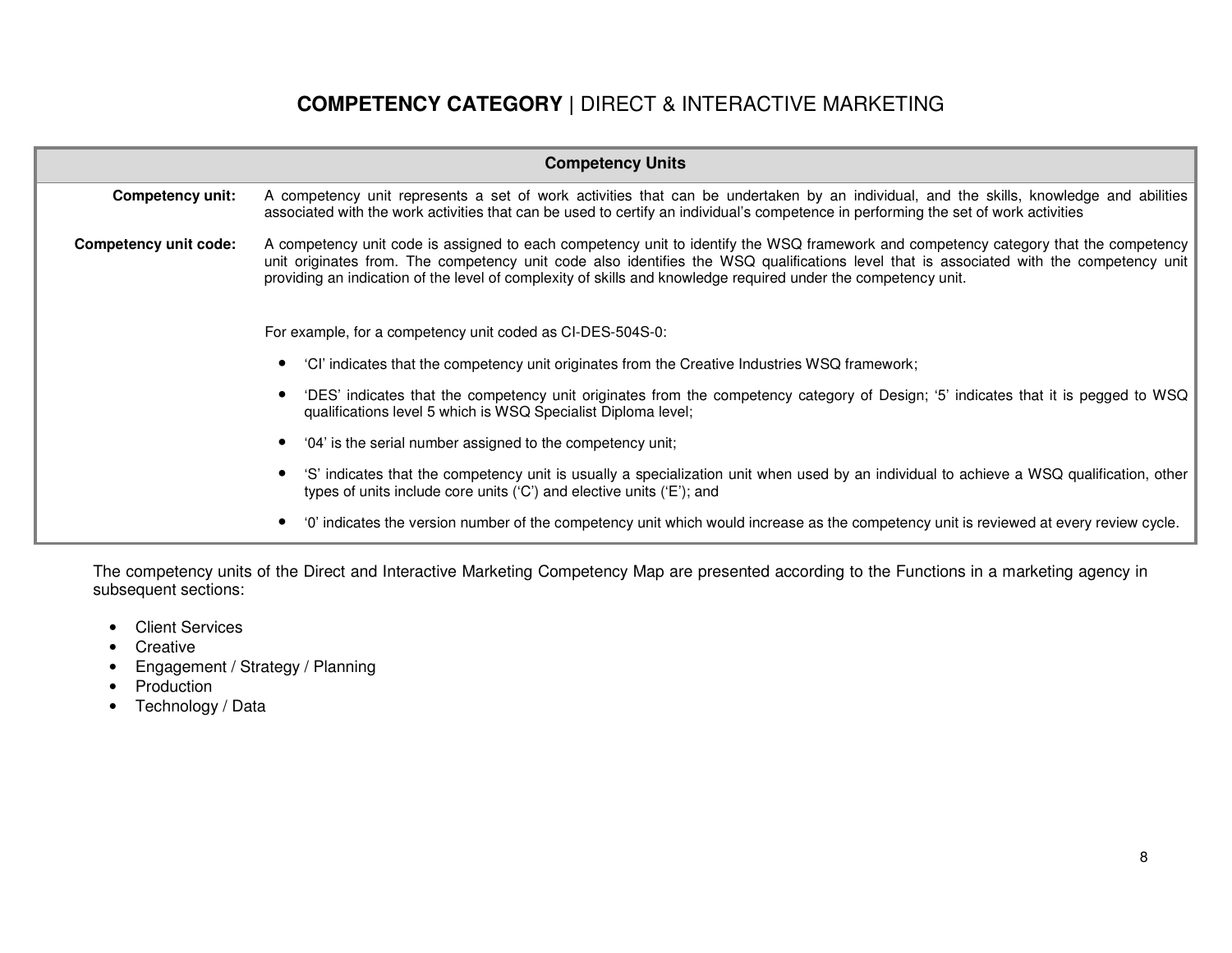# **CLIENT SERVICES** | COMPETENCIES

**DIRECT & INTERACTIVE MARKETING** COMPETENCY MAP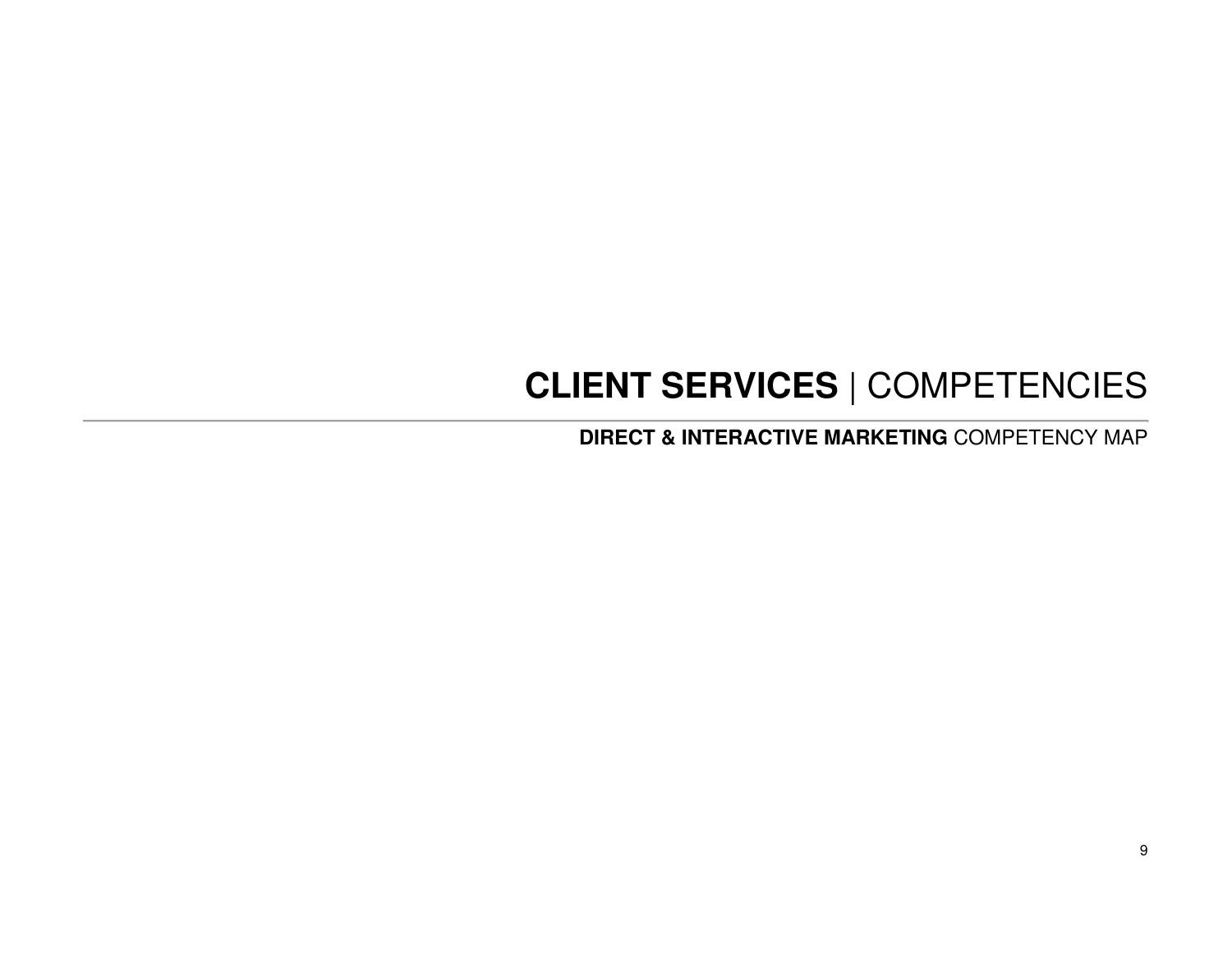## **CLIENT SERVICES** | COMPETENCIES – DIRECT & INTERACTIVE MARKETING

| <b>WSQ Qual</b><br>Level | <b>Job Roles</b>                  | <b>Competency Unit</b><br>Code | <b>Specialisation Competency Units</b>                                     | <b>Competency Unit</b><br>Code | <b>Core Competency Units</b>                                             |
|--------------------------|-----------------------------------|--------------------------------|----------------------------------------------------------------------------|--------------------------------|--------------------------------------------------------------------------|
|                          |                                   | CI-MPR-511C-0                  | Establish and adjust the marketing mix                                     | CI-BO-504C-0                   | Manage risk *                                                            |
|                          |                                   | CI-MPR-601S-0                  | Build client relationships                                                 | CI-HR-601C-0                   | Manage people                                                            |
| 6                        | <b>Client Services</b>            | CI-MPR-606S-0                  | Manage the agency's portfolio of accounts                                  | CI-MPR-602E-0                  | Develop marketing strategies / plans and<br>manage the marketing process |
|                          | <b>Director</b>                   | CI-MPR-607S-0                  | Provide strategic direction and concept<br>development for client projects | CI-PM-605C-0                   | Direct the scope and integration of multiple<br>projects / programmes *  |
|                          |                                   | CI-NET-602E-0                  | Develop and manage business partnership in a<br>project *                  |                                |                                                                          |
| 5                        | <b>Account</b><br><b>Director</b> | BM-PM-402E-1                   | Manage project scope *                                                     | BM-SPI-501E-1                  | Develop organisational strategies and policies *                         |
|                          |                                   | BM-SPI-506E-1                  | Evaluate organisational performance *                                      | CI-COM-502S-0                  | Present effectively to engage and manage your<br>audience *              |
|                          |                                   | CI-DES-507C-0                  | Plan, monitor and evaluate design work<br>provided to the client *         | CI-COM-508E-0                  | Oversee communications in a creative<br>environment                      |
|                          |                                   | CI-MPR-601S-0                  | Build client relationships                                                 | CI-PS-502E-0                   | Resolve problems which impact on the work                                |
|                          |                                   | BM-PM-402E-1                   | Manage project scope *                                                     | BM-SPI-501E-1                  | Develop organisational strategies and policies *                         |
| 5                        | Project                           | BM-PM-407E-1                   | Manage project costs *                                                     | CI-COM-502S-0                  | Present effectively to engage and manage your<br>audience *              |
|                          | <b>Director</b>                   | CI-PM-507S-0                   | Assess and manage project risks                                            | CI-COM-508E-0                  | Oversee communications in a creative<br>environment                      |
|                          |                                   |                                |                                                                            | CI-PS-502E-0                   | Resolve problems which impact on the work                                |

\*Competency Standard available

- **Business Management WSQ Framework BM** Business Management WSQ Framework **ENG** Engineering Competency Category
- 
- **BO** Business Operations Competency Category **NET** Network Competency Category
- **COM** Communications Competency Category **PM**
- 
- 
- 
- CI Creative Industries WSQ Framework **MPR** Marketing & Promotion Competency Category
	-
	- Project Management Competency Category
- **DES** Design Competency Category<br> **PS** Problem Solving Competency Category<br> **PS** Problem Solving Competency Competency Category<br> **PS** Strategy Planning & Implementation Cor
- **HR** Human Resource Competency Category **SPI** Strategy Planning & Implementation Competency Category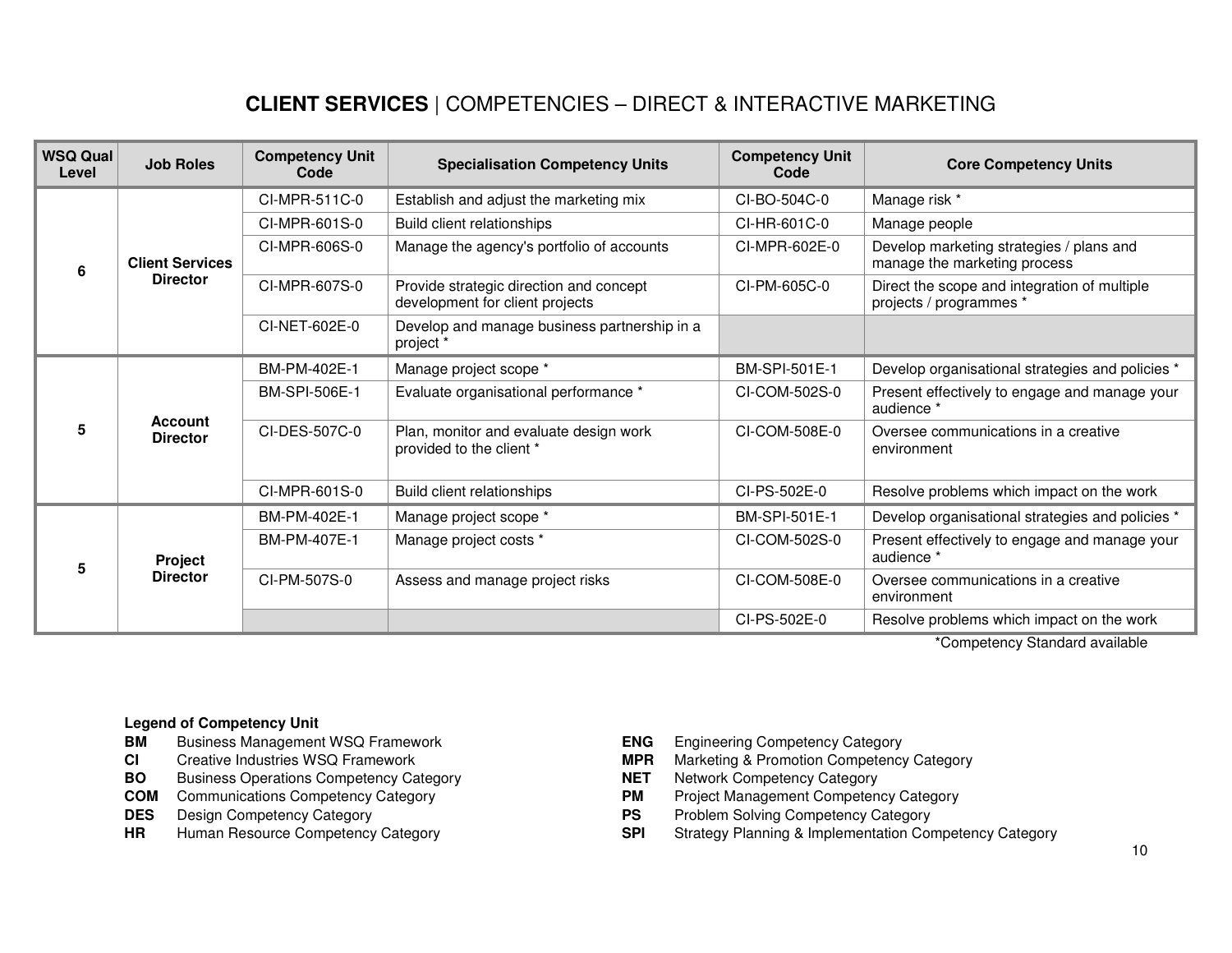## **CLIENT SERVICES** | COMPETENCIES – DIRECT & INTERACTIVE MARKETING

| <b>WSQ Qual</b><br>Level | <b>Job Roles</b>            | <b>Competency Unit</b><br>Code | <b>Specialisation Competency Units</b>                                   | <b>Competency Unit</b><br>Code | <b>Core Competency Units</b>                                                         |
|--------------------------|-----------------------------|--------------------------------|--------------------------------------------------------------------------|--------------------------------|--------------------------------------------------------------------------------------|
| 4                        |                             | BM-PM-302E-1                   | Apply project cost management techniques *                               | CI-HR-407C-0                   | Participate in, facilitate and promote effective<br>working of individuals and teams |
|                          | Account                     | CI-BM-401C-0                   | Establish and maintain work and contractual<br>relationships *           | CI-RES-405C-0                  | Research user trends and consumer tracks                                             |
|                          | <b>Manager</b>              | CI-PS-404S-0                   | Research and analyse information to make<br>effective critical decisions | $LPM-RLT-401C-0$               | Cultivate positive workplace relations *                                             |
|                          |                             | CI-PM-415C-0                   | Monitor and supervise production                                         |                                |                                                                                      |
|                          | Project<br><b>Manager</b>   | BM-PM-302E-1                   | Apply project cost management techniques *                               | CI-HR-407C-0                   | Participate in, facilitate and promote effective<br>working of individuals and teams |
|                          |                             | BM-PM-304E-1                   | Apply project quality control procedures *                               | CI-RES-405C-0                  | Research user trends and consumer tracks                                             |
| 4                        |                             | CI-BO-408S-0                   | Manage day to day activities within creative and<br>production areas     | $LPM-RLT-401C-0$               | Cultivate positive workplace relations *                                             |
|                          |                             | $CI-PLA-401C-0$                | Identify risk and apply risk management<br>processes to a project *      |                                |                                                                                      |
|                          |                             | CI-PM-415C-0                   | Monitor and supervise production                                         |                                |                                                                                      |
| 3                        |                             | CI-CI-303C-0                   | Originate, develop and communicate ideas in<br>the workplace             | CI-COM-305C-0                  | Demonstrate knowledge of communication<br>services                                   |
|                          | <b>Account</b>              | CI-COM-303C-0                  | Write project briefs which meet client's<br>requirements                 | CI-PS-305C-0                   | Contribute to dealing with problems in the<br>workplace                              |
|                          | Executive /                 | CI-COM-306E-0                  | Make presentations                                                       |                                |                                                                                      |
|                          | Project<br><b>Executive</b> | CI-FIN-306E-0                  | Manage budgets                                                           |                                |                                                                                      |
|                          |                             | CI-RES-409S-0                  | Conduct audience research and monitor<br>campaign effectiveness          |                                |                                                                                      |

#### **Legend of Competency Unit**

- **BM** Business Management WSQ Framework **FIN** Finance Competency Category
- 
- **LPM** Leadership & People Management WSQ Framework **PLA** Planning Competency Category
- **BM** Business Management Competency Category **PM** Project Management Competency Category<br> **PS** Problem Solving Competency Category **PS** Problem Solving Competency Category
- **BO** Business Operations Competency Category **PS**
- **CI** Change & Innovation Competency Category **RLT**
- **COM** Communications Competency Category **RES** Research Competency Category
- **DES** Design Competency Category
- 
- **CI** Creative Industries WSQ Framework **HR** Human Resource Competency Category
	-
	- Project Management Competency Category
	-
	- **Build Relationships Competency Category**
	-

\*Competency Standard available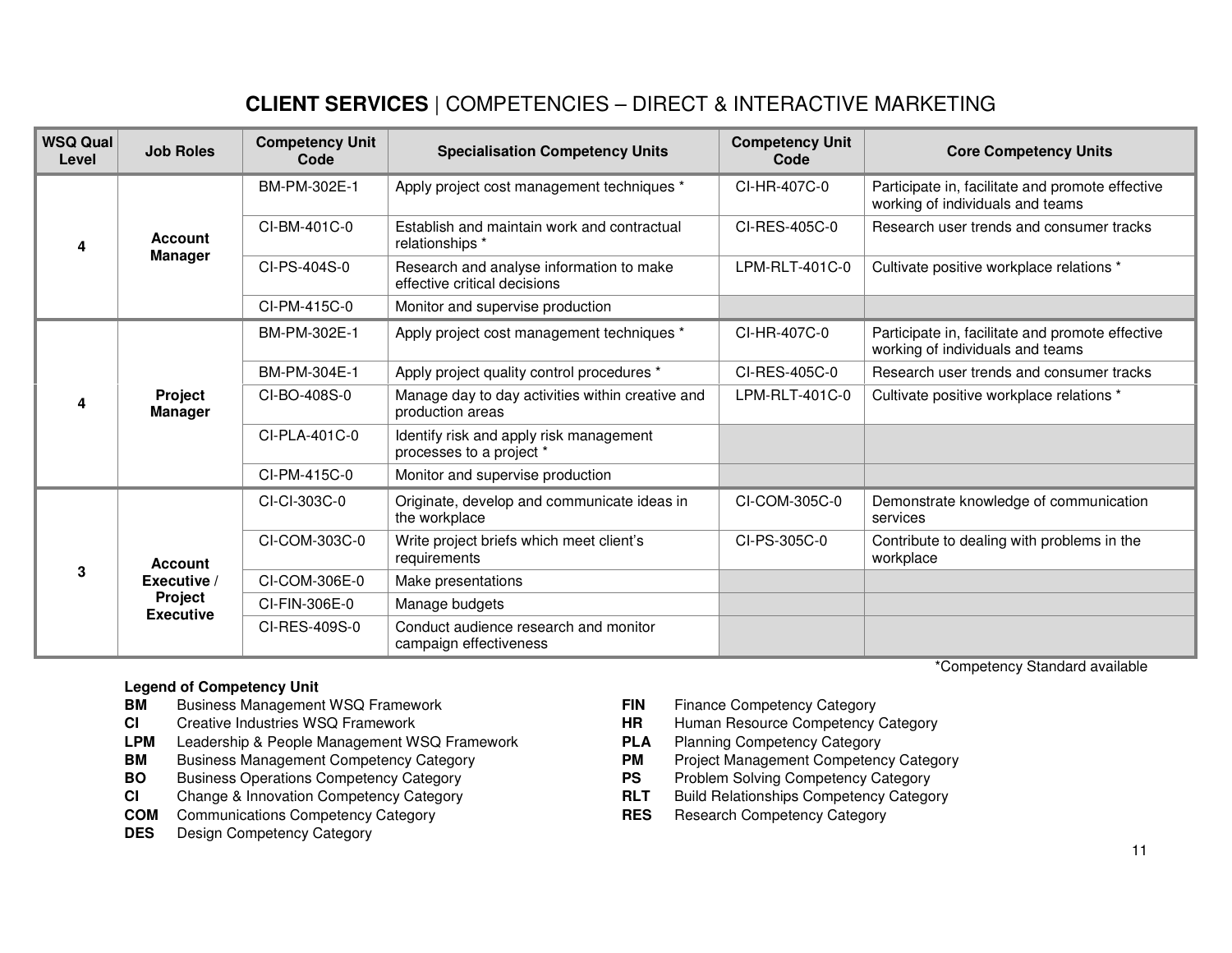## **CREATIVE** | COMPETENCIES

**DIRECT & INTERACTIVE MARKETING** COMPETENCY MAP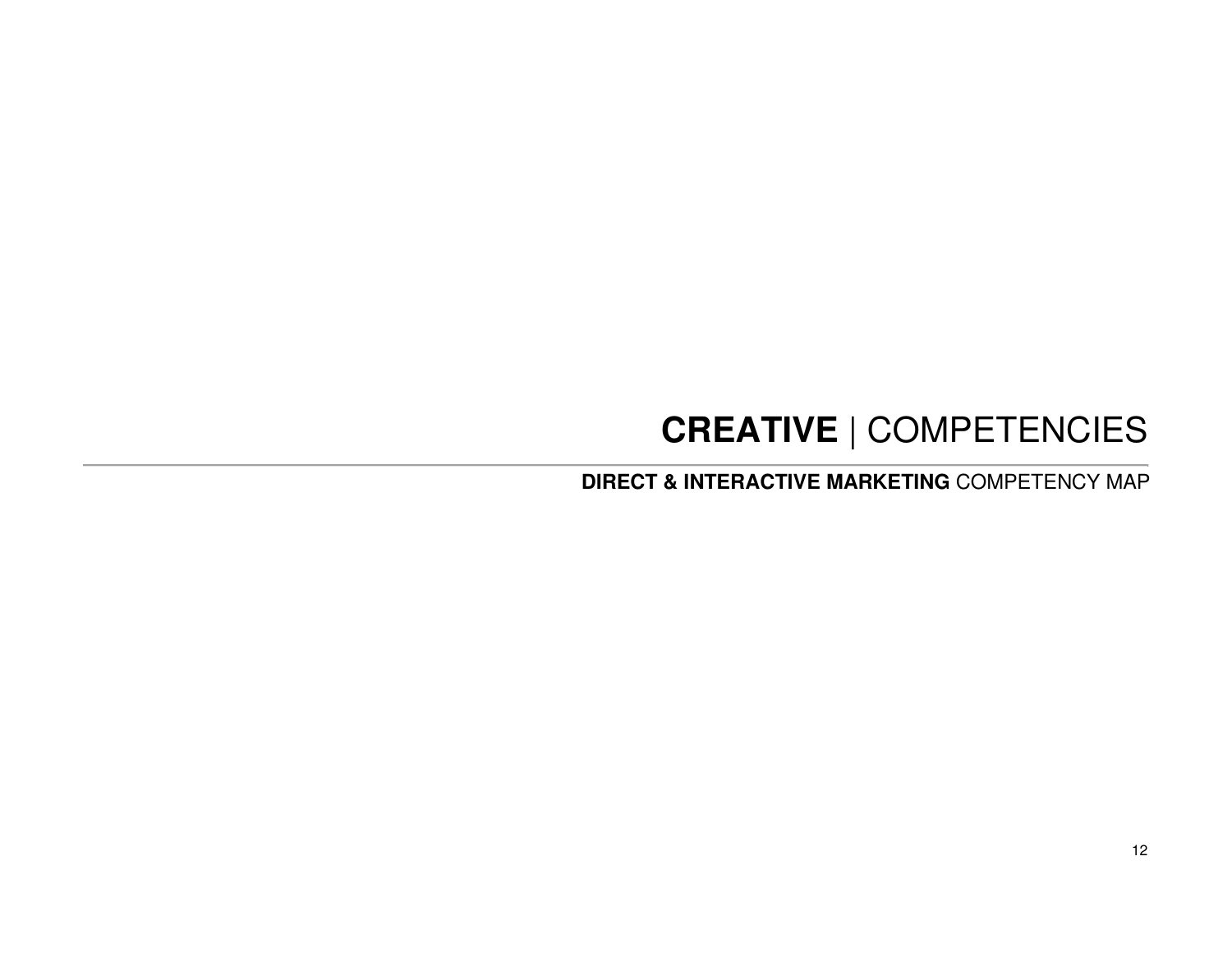## **CREATIVE** | COMPETENCIES – DIRECT & INTERACTIVE MARKETING

| <b>WSQ Qual</b><br>Level | <b>Job Roles</b>     | <b>Competency Unit</b><br>Code | <b>Specialisation Competency Units</b>                                                  | <b>Competency Unit</b><br>Code | <b>Core Competency Units</b>                                             |
|--------------------------|----------------------|--------------------------------|-----------------------------------------------------------------------------------------|--------------------------------|--------------------------------------------------------------------------|
|                          |                      | CI-AD-503S-0                   | Develop strategic direction for an advertising<br>business                              | CI-BO-504C-0                   | Manage risk *                                                            |
| 6                        | <b>Creative</b>      | $CI-AD-601S-0$                 | Create and manage an advertising campaign                                               | CI-HR-601C-0                   | Manage people                                                            |
|                          | <b>Director</b>      | CI-COM-607C-0                  | Direct communications in a creative environment                                         | CI-MPR-602E-0                  | Develop marketing strategies / plans and<br>manage the marketing process |
|                          |                      | CI-MPR-606S-0                  | Manage the agency's portfolio of accounts                                               | CI-PM-605C-0                   | Direct the scope and integration of multiple<br>projects / programmes *  |
|                          |                      | CI-AD-403S-0                   | Conceptualise an advertising campaign                                                   | BM-SPI-501E-1                  | Develop organisational strategies and policies *                         |
| 5                        | <b>Senior Writer</b> | CI-CLR-302E-1                  | Administer and manage the use of licensed<br>copyright materials created *              | CI-COM-502S-0                  | Present effectively to engage and manage your<br>audience *              |
|                          |                      | CI-MPR-417S-1                  | Pitch a design proposal *                                                               | CI-COM-508E-0                  | Oversee communications in a creative<br>environment                      |
|                          |                      | CI-RES-502S-0                  | Understand and implement all types of research<br>and research tools                    | CI-PS-502E-0                   | Resolve problems which impact on the work                                |
| 5                        |                      | CI-DES-502S-0                  | Administer, coordinate and monitor contract<br>works for a design project               | BM-SPI-501E-1                  | Develop organisational strategies and policies *                         |
|                          | <b>Senior Art</b>    | CI-DES-503S-0                  | Appoint and coordinate specialist consultants<br>and suppliers for design project       | CI-COM-502S-0                  | Present effectively to engage and manage your<br>audience *              |
|                          | <b>Director</b>      | CI-DES-508C-0                  | Plan, organise and assess the effectiveness of<br>design services provided to clients * | CI-COM-508E-0                  | Oversee communications in a creative<br>environment                      |
|                          |                      | CI-MPR-513S-0                  | Establish the conceptual and stylistic direction<br>for client projects                 | CI-PS-502E-0                   | Resolve problems which impact on the work                                |

\*Competency Standard available

- **Business Management WSQ Framework BM** Business Management WSQ Framework **HR** Human Resource Competency Category
- 
- 
- 
- **BO** Business Operations Competency Category **PS** Problem Solving Competency Category **PS** Problem Solving Competency Category **CLR** Copyright, Licensing, Intellectual Property Rights Competency Category **RES** Research Com **CLR** Copyright, Licensing, Intellectual Property Rights Competency Category RES
- 
- **DES** Design Competency Category
- 
- **CI** Creative Industries WSQ Framework **MDR** Marketing & Promotion Competency Category
- **AD** Advertising Competency Category<br> **BO** Business Operations Competency Category<br> **PS** Problem Solving Competency Category
	-
	-
- **COM** Communications Competency Category **SPI** Strategy Planning & Implementation Competency Category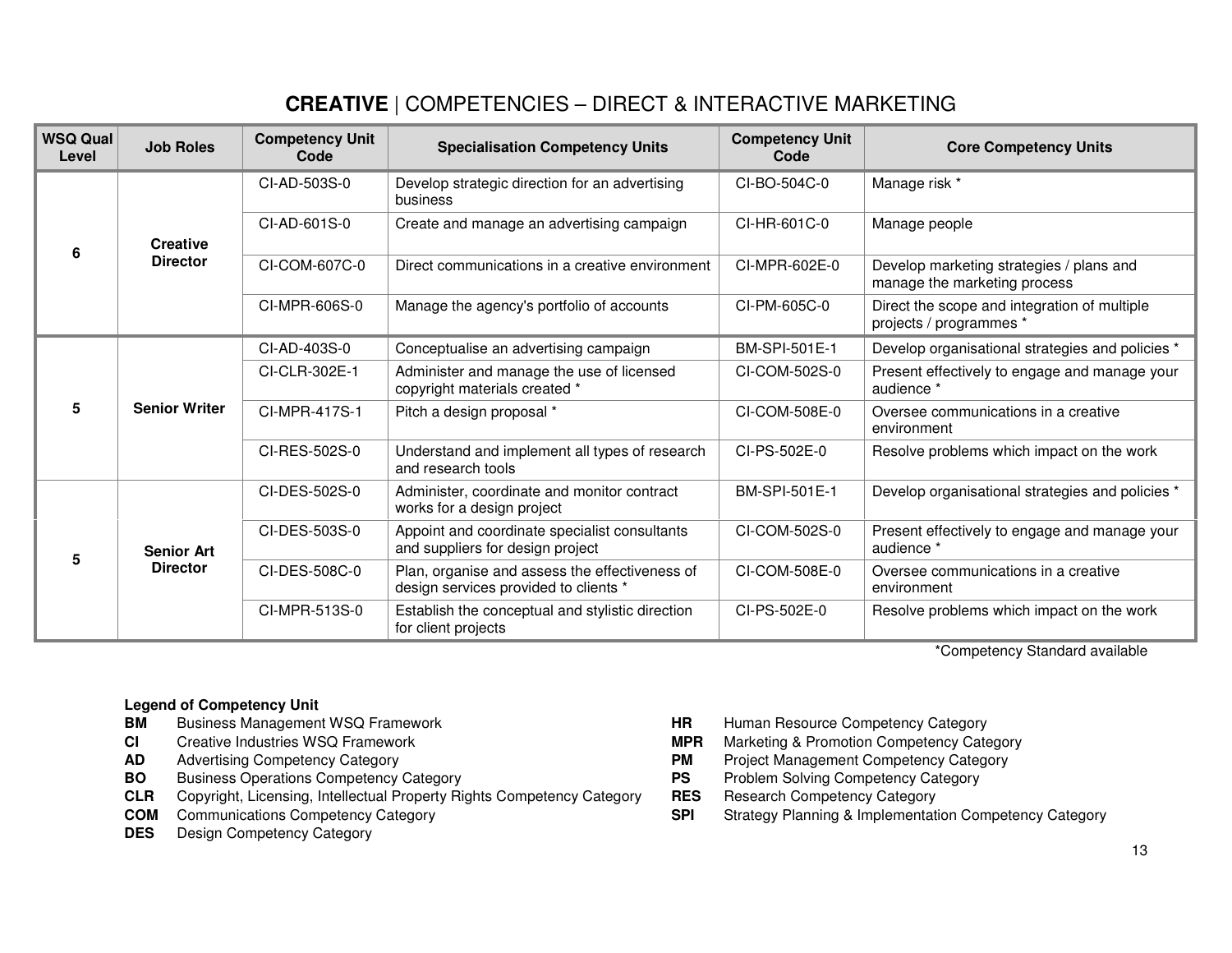### **CREATIVE** | COMPETENCIES – DIRECT & INTERACTIVE MARKETING

| <b>WSQ Qual</b><br>Level | <b>Job Roles</b>                     | <b>Competency Unit</b><br>Code | <b>Specialisation Competency Units</b>                                                                                                                  | <b>Competency Unit</b><br>Code | <b>Core Competency Units</b>                                                                                             |
|--------------------------|--------------------------------------|--------------------------------|---------------------------------------------------------------------------------------------------------------------------------------------------------|--------------------------------|--------------------------------------------------------------------------------------------------------------------------|
|                          |                                      | CI-COM-306E-0                  | Make presentations                                                                                                                                      | CI-HR-407C-0                   | Participate in, facilitate and promote effective<br>working of individuals and teams                                     |
| 4                        | Writer                               | CI-DES-413S-0                  | Oversee design brief development and<br>negotiation to meet client needs *                                                                              | CI-RES-405C-0                  | Research user trends and consumer tracks                                                                                 |
|                          |                                      | CI-IM-411S-0                   | Plan content for web and multimedia products *                                                                                                          | LPM-RLT-401C-0                 | Cultivate positive workplace relations *                                                                                 |
|                          |                                      | CI-WRI-406S-0                  | Write advertising copy for direct and interactive<br>projects                                                                                           |                                |                                                                                                                          |
|                          |                                      | CI-COM-306E-0                  | Make presentations                                                                                                                                      | CI-HR-407C-0                   | Participate in, facilitate and promote effective<br>working of individuals and teams                                     |
|                          | Art Director /                       | CI-CLR-302E-1                  | Administer and manage the use of licensed<br>copyright materials created *                                                                              | CI-RES-405C-0                  | Research user trends and consumer tracks                                                                                 |
| 4                        | <b>Senior Web</b><br><b>Designer</b> | CI-DES-413S-0                  | Oversee design brief development and<br>negotiation to meet client needs *                                                                              | LPM-RLT-401C-0                 | Cultivate positive workplace relations *                                                                                 |
|                          |                                      | CI-DES-422S-0                  | Supervise, produce and realise suitable design<br>prototypes to meet the needs of client *                                                              |                                |                                                                                                                          |
|                          |                                      | CI-PM-415C-0                   | Monitor and supervise production                                                                                                                        |                                |                                                                                                                          |
|                          |                                      | CI-DES-326C-0                  | Generate design concepts and develop design<br>ideas for effective design solutions *                                                                   | CI-COM-304C-0                  | Communicate effectively in a creative<br>environment                                                                     |
|                          | <b>Web Designer</b>                  | CI-DES-329S-0                  | Design and produce applied design artwork,<br>design illustrations and graphic documents using<br>a range of manual and digital techniques and<br>media | CI-DES-331E-0                  | Maintain an awareness of trends and<br>developments in design, materials, techniques<br>and technology *                 |
| 3                        | (from Interactive<br>Media)          | CI-IM-314S-1                   | Design dynamic websites to meet technical<br>Requirements *                                                                                             | CI-IM-313S-0                   | Apply an understanding of the principles of<br>design and communication to the development<br>of a digital media product |
|                          |                                      | CI-IM-315S-1                   | Design user interfaces for interactive media<br>products *                                                                                              | CI-LD-304E-0                   | Organise personal work priorities and contribute<br>to personal development                                              |
|                          |                                      | CI-IM-316S-1                   | Develop cascading style sheets *                                                                                                                        | CI-PS-305C-0                   | Contribute to dealing with problems in the<br>workplace                                                                  |
|                          |                                      |                                |                                                                                                                                                         |                                | *Competency Standard available                                                                                           |

- Creative Industries WSQ Framework
- **CI** Creative Industries WSQ Framework **IM** Interactive Media Competency Category<br> **IM** Leadership & People Management WSQ Framework **ID** Learning Competency Category **LPM** Leadership & People Management WSQ Framework **LD**
- **CLR** Copyright, Licensing, Intellectual Property Rights Competency Category **PM** Project Management Competency Category
- **COM** Communications Competency Category **RES**
- **DES** Design Competency Category
- **HR** Human Resource Competency Category **WRI** Writing Competency Category
- 
- 
- Project Management Competency Category
- 
- **RTL** Build Relationships Competency Category
	-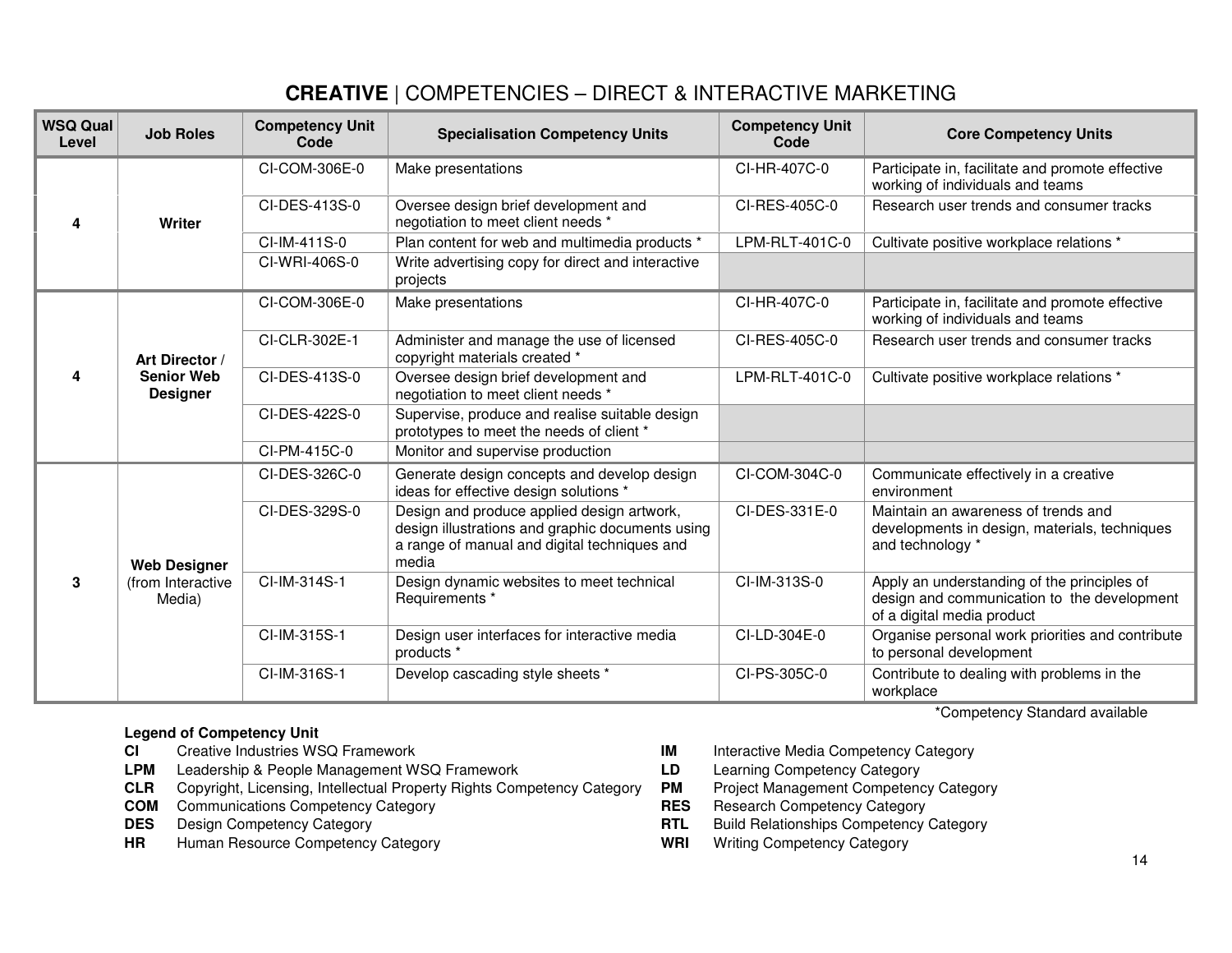### **CREATIVE** | COMPETENCIES – DIRECT & INTERACTIVE MARKETING

| <b>WSQ Qual</b><br>Level | <b>Job Roles</b>       | <b>Competency Unit</b><br>Code | <b>Specialisation Competency Units</b>                                                                                                              | <b>Competency Unit</b><br>Code | <b>Core Competency Units</b>                                                                             |
|--------------------------|------------------------|--------------------------------|-----------------------------------------------------------------------------------------------------------------------------------------------------|--------------------------------|----------------------------------------------------------------------------------------------------------|
|                          |                        | CI-BE-302S-0                   | Identify video sources, identify and confirm<br>transitions and assign settings in order to select<br>and mix video images from a number of sources | CI-COM-304C-0                  | Communicate effectively in a creative<br>environment                                                     |
| 3                        | <b>Video Editor</b>    | CI-ED-303S-1                   | Import, edit and export audio and video footage*                                                                                                    | CI-CI-303C-0                   | Originate, develop and communicate ideas in<br>the workplace                                             |
|                          |                        | CI-ENG-303S-0                  | Troubleshoot video editing systems                                                                                                                  | CI-HR-309E-0                   | Work effectively with individuals and teams                                                              |
|                          |                        | CI-IM-317S-1                   | Prepare an edit decision list and oversee the<br>online edit *                                                                                      | ES-JS-301G-1                   | Maintain workplace safety and health policies<br>and procedures *                                        |
|                          | <b>Visualiser</b>      | CI-DES-339S-0                  | Formulate and develop a brief for a design<br>project *                                                                                             | CI-DES-324S-1                  | Apply colour theory in response to a brief *                                                             |
|                          |                        | CI-DES-340S-0                  | Visualise 2D graphics and 3D objects and<br>translate into digital and/or paper media                                                               | CI-DES-326C-0                  | Generate design concepts and develop design<br>ideas for effective design solutions *                    |
| 3                        |                        |                                |                                                                                                                                                     | CI-DES-327C-0                  | Demonstrate knowledge of production *                                                                    |
|                          |                        |                                |                                                                                                                                                     | CI-DES-331E-0                  | Maintain an awareness of trends and<br>developments in design, materials, techniques<br>and technology * |
|                          |                        |                                |                                                                                                                                                     | CI-PS-305C-0                   | Contribute to dealing with problems in the<br>workplace                                                  |
| 3                        | <b>Finished</b>        | CI-DES-334C-0                  | Plan work to meet production requirements                                                                                                           | CI-DES-241C-0                  | Develop an awareness of trends and<br>developments in design, materials, techniques<br>and technology    |
|                          | Artwork (FA)<br>Artist | CI-DES-340S-0                  | Visualise 2D graphics and 3D objects and<br>translate into digital and/or paper media                                                               | CI-HR-210C-0                   | Work effectively with others                                                                             |
|                          |                        | CI-PHO-206S-0                  | Prepare, capture, send and receive images and<br>digital files                                                                                      | ES-ACE-102G-1                  | Solve problems & make decisions at operational<br>level *                                                |

\*Competency Standard available

- Creative Industries WSQ Framework **CI** Creative Industries WSQ Framework **ENG** Engineering Competency Category
- **ES** Employability Skills WSQ Framework **DES** Design Competency Category
- ACE Analytical Conceptual and Evaluative Skills Competency Category HR
- **BE** Broadcast Engineering Competency Category **IM** Interactive Media Competency Category
- 
- **COM** Communication Competency Category<br> **ED** Editing Competency Category<br> **PS**
- 
- 
- 
- **HR** Human Resource Competency Category
	-
- **CI** Change & Innovation Competency Category **JS** Job Safety Competency Category
	- Photoimaging Competency Category
- **ED** Editing Competency Category **PS** Problem Solving Competency Category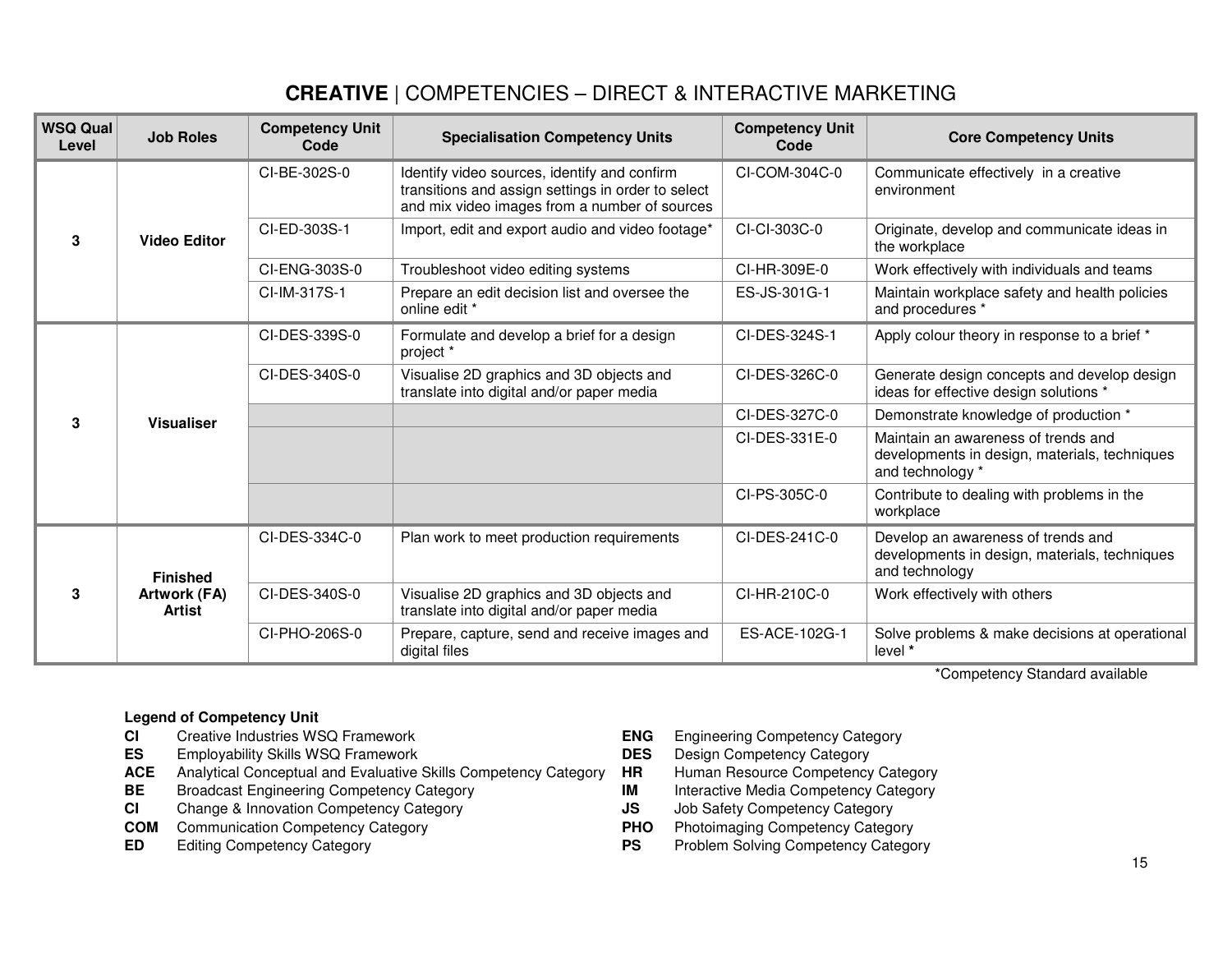## **ENGAGEMENT / STRATEGY PLANNING** | COMPETENCIES

**DIRECT & INTERACTIVE MARKETING** COMPETENCY MAP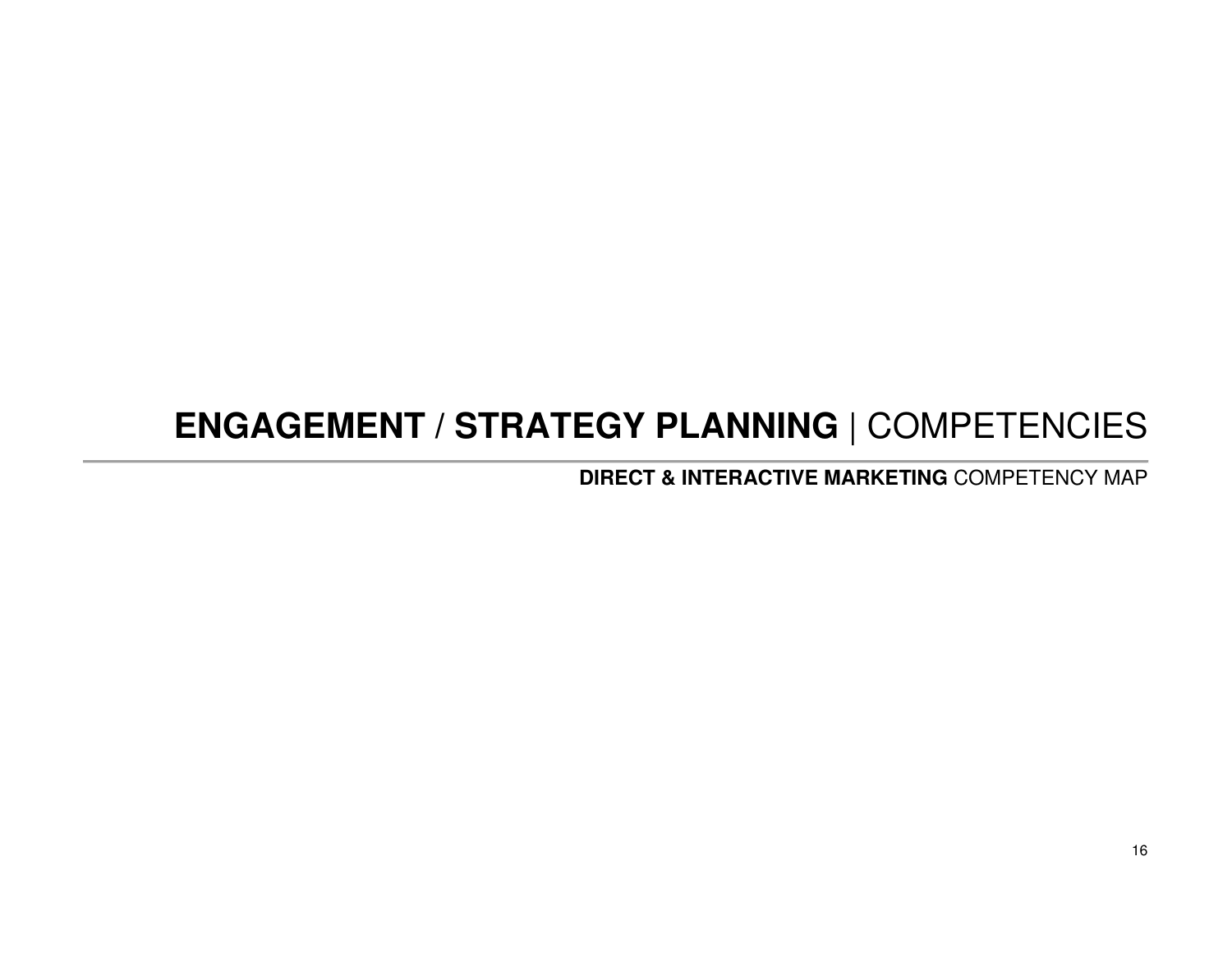### **ENGAGEMENT / STRATEGY PLANNING** | COMPETENCIES – DIRECT & INTERACTIVE MARKETING

| <b>WSQ Qual</b><br>Level | <b>Job Roles</b>                                                                                                      | <b>Competency Unit</b><br>Code | <b>Specialisation Competency Units</b>                                                | <b>Competency Unit</b><br>Code | <b>Core Competency Units</b>                                             |
|--------------------------|-----------------------------------------------------------------------------------------------------------------------|--------------------------------|---------------------------------------------------------------------------------------|--------------------------------|--------------------------------------------------------------------------|
|                          | <b>Customer</b><br><b>Experience</b><br>Architect /<br>Engagement<br>Director /<br><b>Planning</b><br><b>Director</b> | CI-MPR-511C-0                  | Establish and adjust the marketing mix                                                | CI-BO-504C-0                   | Manage risk *                                                            |
|                          |                                                                                                                       | CI-MPR-601S-0                  | Build client relationships                                                            | CI-HR-601C-0                   | Manage people                                                            |
| 6                        |                                                                                                                       | CI-MPR-605S-0                  | Lead the negotiation and placement processes<br>to manage media resources             | CI-MPR-602E-0                  | Develop marketing strategies / plans and<br>manage the marketing process |
|                          |                                                                                                                       | CI-MPR-607S-0                  | Provide strategic direction and concept<br>development for client projects            | CI-PM-605C-0                   | Direct the scope and integration of multiple<br>projects / programmes *  |
|                          |                                                                                                                       | CI-NET-602E-0                  | Develop and manage business partnership in a<br>project *                             |                                |                                                                          |
|                          | <b>Senior</b><br>Engagement<br>Manager /<br><b>Senior Planner</b>                                                     | BM-SPI-509E-1                  | Establish business strategies for the business<br>function *                          | BM-SPI-501E-1                  | Develop organisational strategies and policies *                         |
|                          |                                                                                                                       | CI-DM-504S-0                   | Manage the use of analytics and develop data<br>strategies *                          | CI-COM-502S-0                  | Present effectively to engage and manage your<br>audience *              |
|                          |                                                                                                                       | CI-MR-502C-0                   | Plan and undertake market research to evaluate<br>marketing opportunities             | CI-COM-508E-0                  | Oversee communications in a creative<br>environment                      |
|                          |                                                                                                                       | CI-MR-601C-0                   | Use research data to identify ideal audience and<br>optimum method of communication * | CI-PS-502E-0                   | Resolve problems which impact on the work                                |
|                          |                                                                                                                       | CI-RES-502S-0                  | Understand and implement all types of research<br>and research tools                  |                                |                                                                          |

\*Competency Standard available

- **Business Management WSQ Framework BM** Business Management WSQ Framework **MR** Marketing Research Competency Category
- **CI** Creative Industries WSQ Framework **NET**
- **BO** Business Operations Competency Category **PM**
- **COM** Communications Competency Category **PS**
- **DM** Direct Marketing Competency Category **RES**
- **HR** Human Resource Competency Category **SPI**
- **MPR** Marketing and Promotional Competency Category
- 
- 
- Network Competency Category<br>Project Management Competency Category
- Problem Solving Competency Category<br>Research Competency Category
- 
- tion Competency Category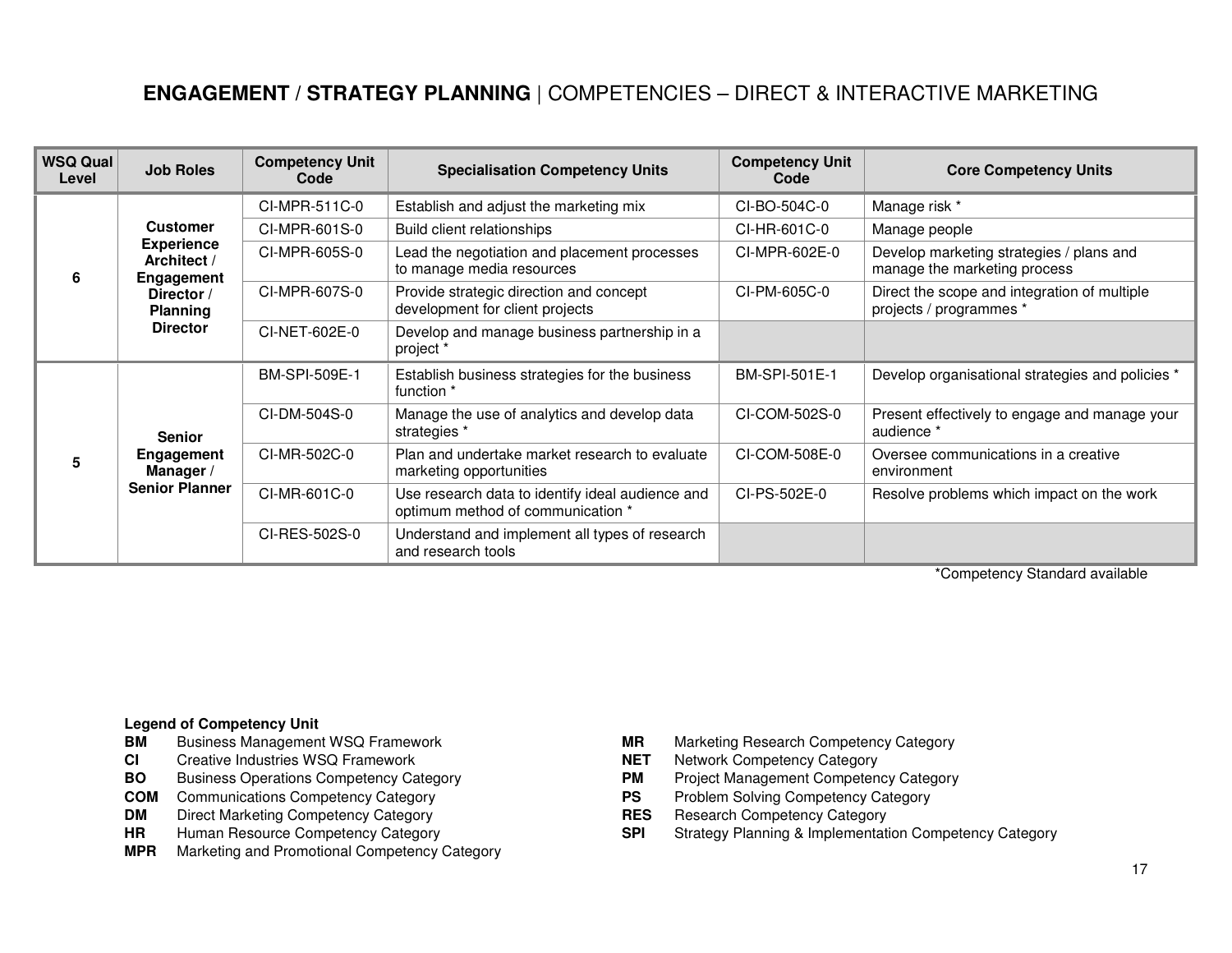## **ENGAGEMENT / STRATEGY PLANNING** | COMPETENCIES – DIRECT & INTERACTIVE MARKETING

| <b>WSQ Qual</b><br>Level | <b>Job Roles</b>                        | <b>Competency Unit</b><br>Code | <b>Specialisation Competency Units</b>                             | <b>Competency Unit</b><br>Code | <b>Core Competency Units</b>                                                         |
|--------------------------|-----------------------------------------|--------------------------------|--------------------------------------------------------------------|--------------------------------|--------------------------------------------------------------------------------------|
| 4                        | Engagement /<br><b>Planning</b>         | BM-SM-410E-1                   | Manage relationship with customers *                               | CI-HR-407C-0                   | Participate in, facilitate and promote effective<br>working of individuals and teams |
|                          |                                         | CI-DM-405S-0                   | Analyse market trends and industry<br>developments *               | CI-RES-405C-0                  | Research user trends and consumer tracks                                             |
|                          | <b>Manager</b>                          | CI-MR-404S-1                   | Assess demand for products and services *                          | LPM-RLT-401C-0                 | Cultivate positive workplace relations *                                             |
|                          |                                         | CI-MPR-508S-0                  | Coordinate data collection and interpretation                      |                                |                                                                                      |
|                          |                                         | CI-RES-404S-0                  | Plan, analyse and present research information                     |                                |                                                                                      |
| 3                        | <b>Social Media</b><br><b>Executive</b> | CI-COM-303C-0                  | Write project briefs which meet client's<br>requirements           | CI-COM-305C-0                  | Demonstrate knowledge of communication<br>services                                   |
|                          |                                         | CI-FIN-306E-0                  | Manage budgets                                                     | CI-PS-305C-0                   | Contribute to dealing with problems in the<br>workplace                              |
|                          |                                         | CI-MPR-301S-0                  | Monitor campaign effectiveness through social<br>media research    |                                |                                                                                      |
| 2                        | <b>Social Media</b><br><b>Associate</b> | BM-SM-313E-1                   | Monitor social media platforms *                                   | CI-CI-205E-0                   | Evaluate and adapt to a variety of technological<br>changes                          |
|                          |                                         | CI-MPR-228S-0                  | Use social media tools and techniques for a<br>range of activities | CI-HR-210C-0                   | Work effectively with others                                                         |
|                          |                                         |                                |                                                                    | CI-LD-206E-0                   | Improve individual and organisational<br>performance and learning                    |

\*Competency Standard available

- **Business Management WSQ Framework**
- **CI** Creative Industries WSQ Framework **LD** Learning Competency Category
- **LPM** Leadership & People Management WSQ Framework<br> **CI** Change & Innovation Competency Category **Category PS** Problem Solving Competency Category
- **CI** Change & Innovation Competency Category **PS** Problem Solving Competency Category **PS** Problem Solving Competency Category **PS** Problem Solving Competency Category
- **COM** Communications Competency Category **RES**
- 
- 
- **BM** Business Management WSQ Framework **HR** Human Resource Competency Category
	-
	- Marketing and Promotional Competency Category
	-
	-
- **DM** Direct Marketing Competency Category **RTL Build Relationships Competency Category**
- **FIN** Finance Competency Category **SM** Social Media Competency Category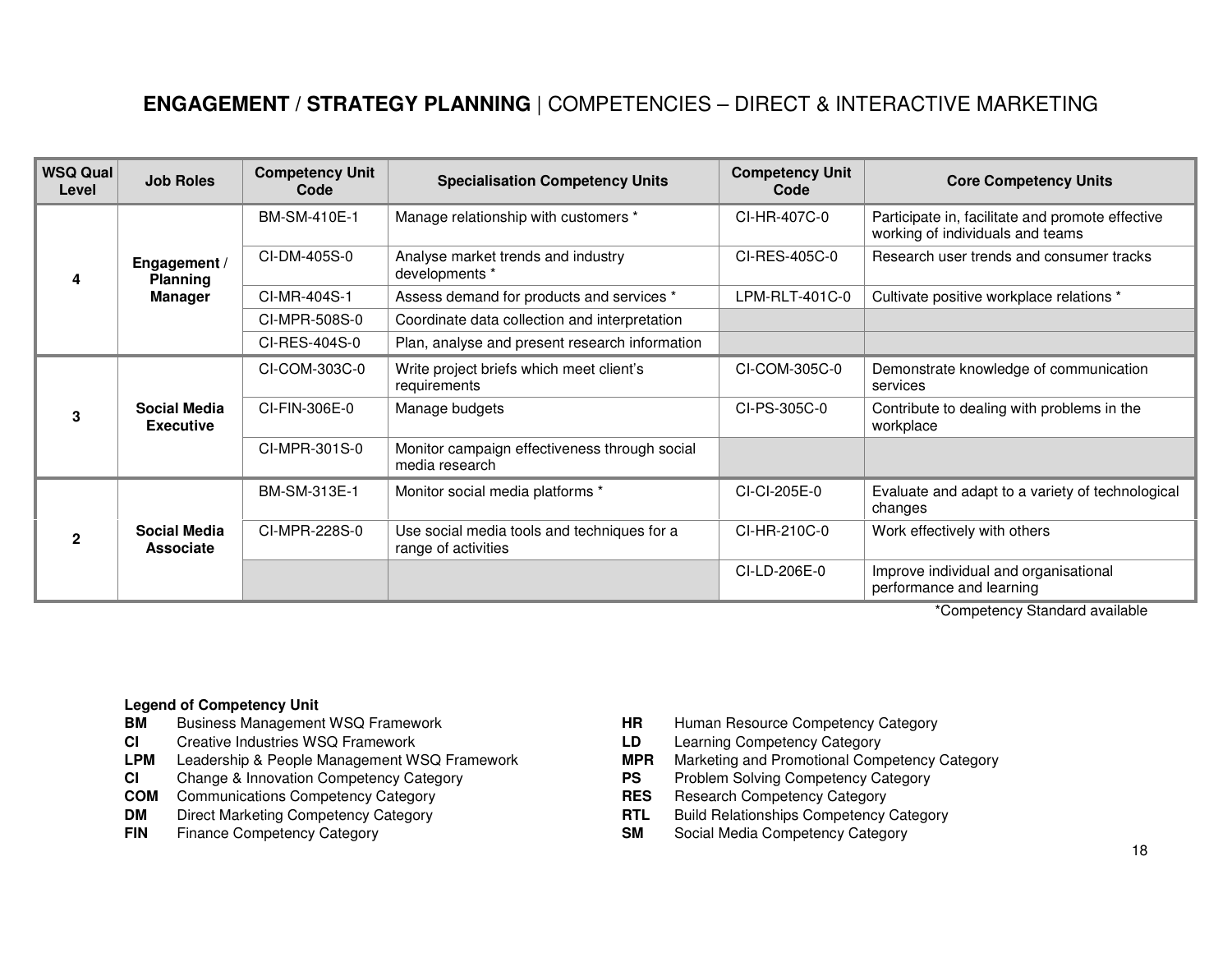## **PRODUCTION** | COMPETENCIES

**DIRECT & INTERACTIVE MARKETING** COMPETENCY MAP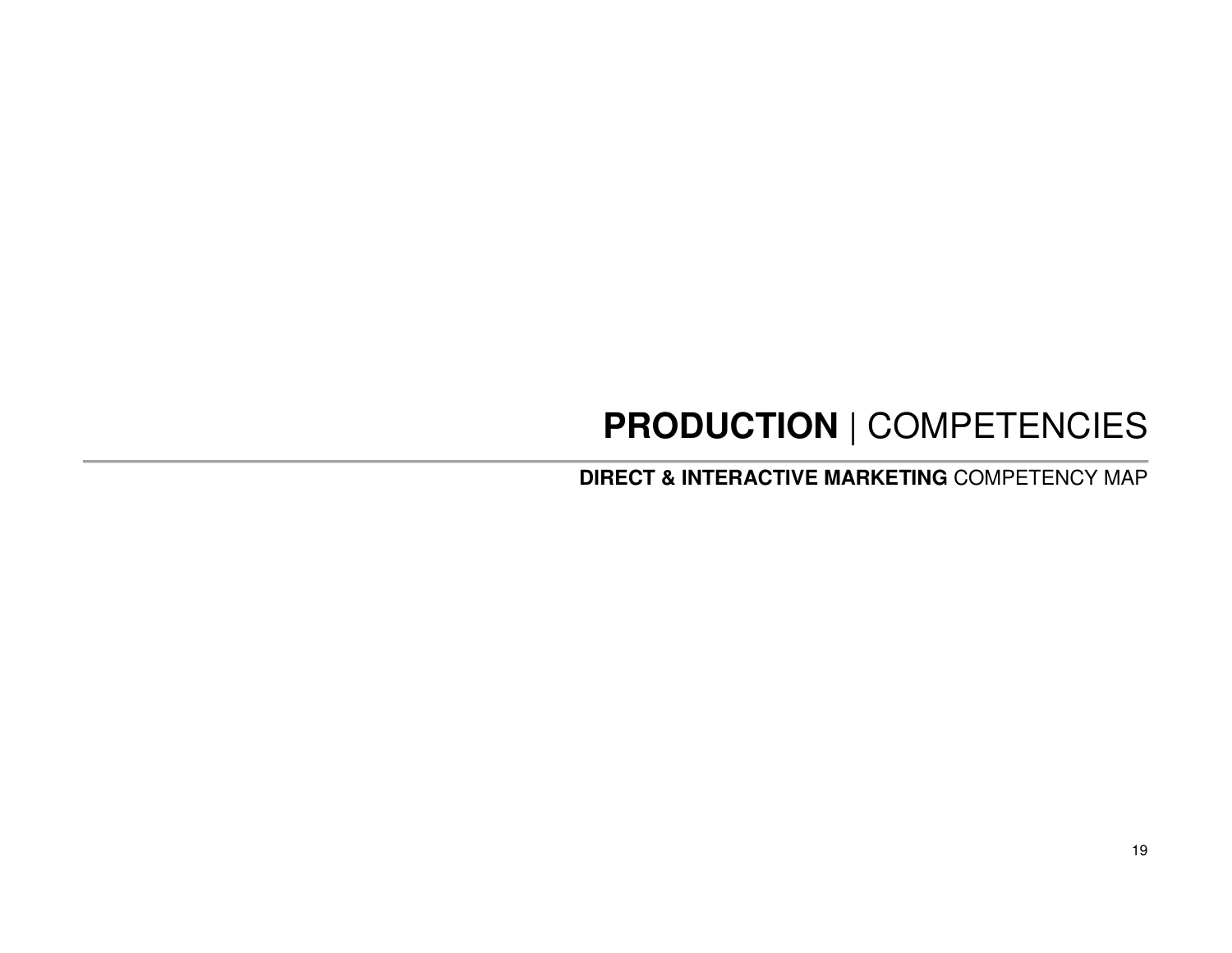## **PRODUCTION** | COMPETENCIES – DIRECT & INTERACTIVE MARKETING

| <b>WSQ Qual</b><br>Level | <b>Job Roles</b>                                      | <b>Competency Unit</b><br>Code | <b>Specialisation Competency Units</b>                                    | <b>Competency Unit</b><br>Code | <b>Core Competency Units</b>                                                         |
|--------------------------|-------------------------------------------------------|--------------------------------|---------------------------------------------------------------------------|--------------------------------|--------------------------------------------------------------------------------------|
| 4                        |                                                       | CI-BO-408S-0                   | Manage day to day activities within creative and<br>production areas      | CI-HR-407C-0                   | Participate in, facilitate and promote effective<br>working of individuals and teams |
|                          | <b>Creative</b><br><b>Services</b><br><b>Director</b> | CI-DES-420C-0                  | Source and apply production knowledge for the<br>design industry *        | CI-RES-405C-0                  | Research user trends and consumer tracks                                             |
|                          |                                                       | CI-DES-502S-0                  | Administer, coordinate and monitor contract<br>works for a design project | LPM-RLT-401C-0                 | Cultivate positive workplace relations *                                             |
|                          |                                                       | BM-PM-302E-1                   | Apply project cost management techniques *                                | CI-HR-407C-0                   | Participate in, facilitate and promote effective<br>working of individuals and teams |
|                          |                                                       | BM-PM-304E-1                   | Apply project quality control procedures *                                | CI-RES-405C-0                  | Research user trends and consumer tracks *                                           |
| 4                        | <b>Traffic</b><br><b>Manager</b>                      | CI-BO-408S-0                   | Manage day to day activities within creative and<br>production areas      | LPM-RLT-401C-0                 | Cultivate positive workplace relations *                                             |
|                          |                                                       | CI-PLA-401C-0                  | Identify risk and apply risk management<br>processes to a project *       |                                |                                                                                      |
|                          |                                                       | CI-PM-415C-0                   | Monitor and supervise production                                          |                                |                                                                                      |
|                          | <b>Studio</b>                                         | BM-PM-302E-1                   | Apply project cost management techniques *                                | CI-HR-407C-0                   | Participate in, facilitate and promote effective<br>working of individuals and teams |
|                          |                                                       | BM-PM-304E-1                   | Apply project quality control procedures *                                | CI-RES-405C-0                  | Research user trends and consumer tracks                                             |
| 4                        |                                                       | CI-BO-408S-0                   | Manage day to day activities within creative and<br>production areas      | LPM-RLT-401C-0                 | Cultivate positive workplace relations *                                             |
|                          | <b>Manager</b>                                        | CI-PLA-401C-0                  | Identify risk and apply risk management<br>processes to a project *       |                                |                                                                                      |
|                          |                                                       | CI-PM-415C-0                   | Monitor and supervise production                                          |                                |                                                                                      |
|                          |                                                       | CI-TVP-406S-1                  | Compile the production schedule and daily call<br>sheet *                 |                                |                                                                                      |

\*Competency Standard available

- **BM** Business Management WSQ Framework **PLA Planning Competency Category**
- 
- **LPM** Leadership & People Management WSQ Framework **RES** Research Competency Category
- **BO** Business Operations Competency Category
- 
- 
- **CI** Creative Industries WSQ Framework **PM** Project Management Competency Category
	-
	- Competency Category **RTL** Build Relationships Competency Category
- **HR** Human Resource Competency Category **TVP** Television Production Competency Category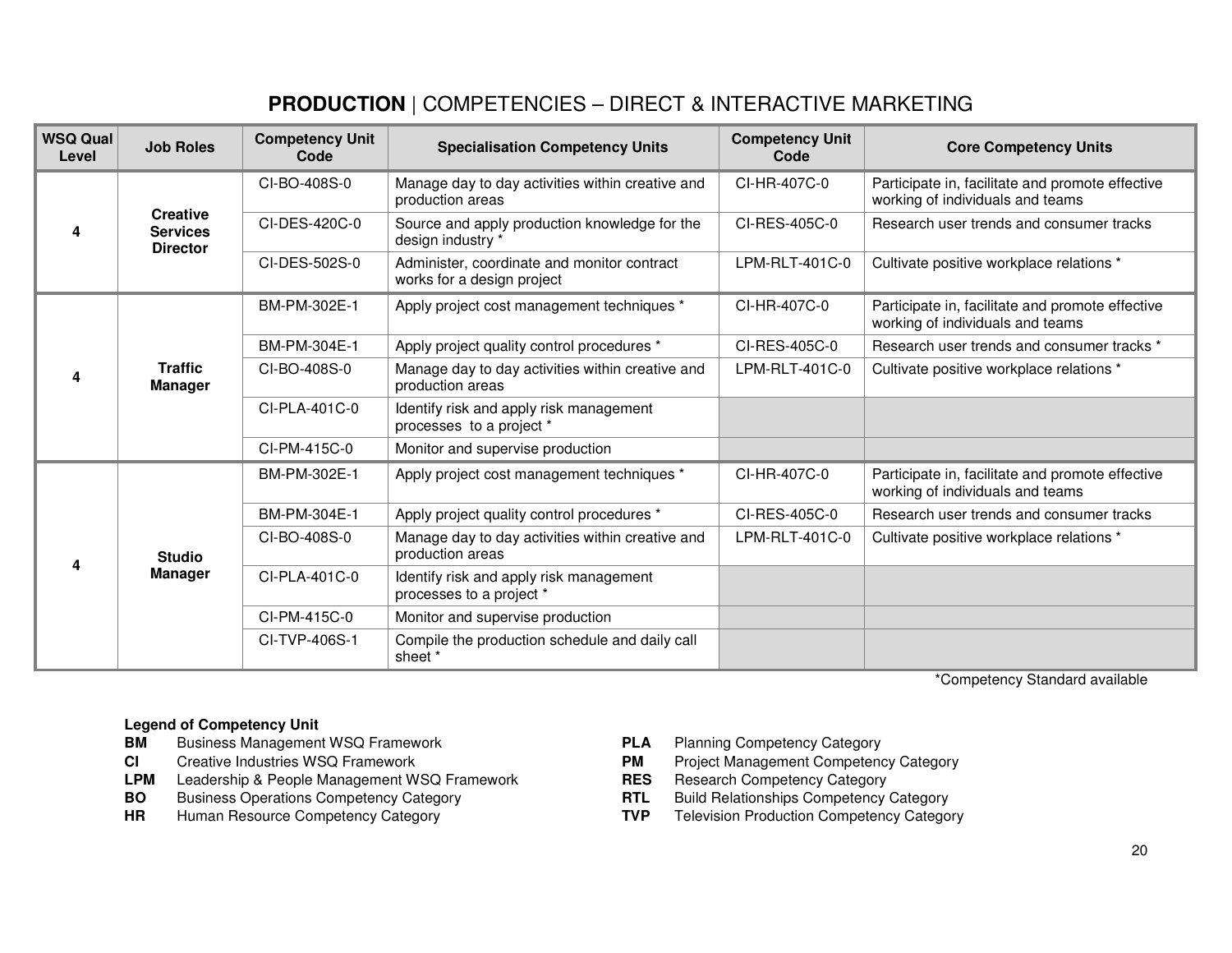## **PRODUCTION** | COMPETENCIES – DIRECT & INTERACTIVE MARKETING

| <b>WSQ Qual</b><br>Level | <b>Job Roles</b>                   | <b>Competency Unit</b><br>Code | <b>Specialisation Competency Units</b>                             | <b>Competency Unit</b><br>Code | <b>Core Competency Units</b>                            |
|--------------------------|------------------------------------|--------------------------------|--------------------------------------------------------------------|--------------------------------|---------------------------------------------------------|
| 3                        | <b>Print Producer</b>              | CI-DES-327C-0                  | Demonstrate knowledge of production *                              | CI-COM-305C-0                  | Demonstrate knowledge of communication<br>services      |
|                          |                                    | CI-DES-337S-1                  | Produce basic illustration and graphics *                          | CI-PS-305C-0                   | Contribute to dealing with problems in the<br>workplace |
|                          |                                    | CI-PRI-311S-0                  | Manage print production *                                          |                                |                                                         |
| 3                        | <b>Traffic</b><br><b>Executive</b> | CI-DES-327C-0                  | Demonstrate knowledge of production *                              | CI-COM-305C-0                  | Demonstrate knowledge of communication<br>services      |
|                          |                                    | CI-DES-420C-0                  | Source and apply production knowledge for the<br>design industry * | CI-PS-305C-0                   | Contribute to dealing with problems in the<br>workplace |
|                          |                                    | CI-FIN-306E-0                  | Manage budgets                                                     |                                |                                                         |
|                          |                                    | CI-PRI-311S-0                  | Manage print production *                                          |                                |                                                         |
| 3                        | <b>Production</b><br>Executive     | CI-DES-327C-0                  | Demonstrate knowledge of production *                              | CI-COM-305C-0                  | Demonstrate knowledge of communication<br>services      |
|                          |                                    | CI-FIN-306E-0                  | Manage budgets                                                     | CI-PS-305C-0                   | Contribute to dealing with problems in the<br>workplace |
|                          |                                    | CI-PRI-311S-1                  | Manage print production *                                          |                                |                                                         |

\*Competency Standard available

## **Legend of Competency Unit<br>CI** Creative Industries WS

- Creative Industries WSQ Framework
- **COM** Communications Competency Category
- **DES** Design Competency Category **PRI** Printing Competency Category
- **FIN** Finance Competency Category
- **FIR** Human Resource Competency Category<br>**PS** Problem Solving Competency Category
- 
-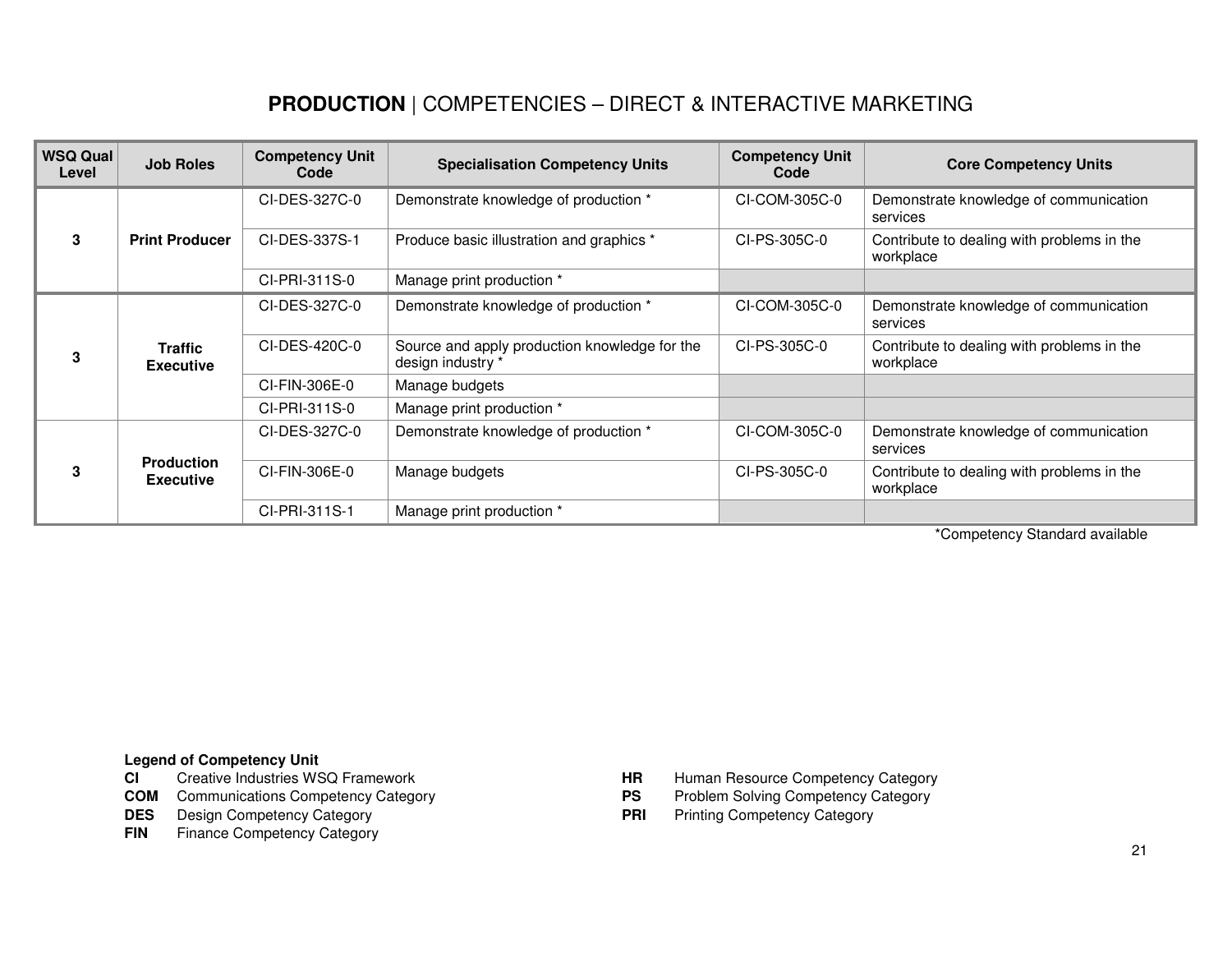## **TECHNOLOGY / DATA** | COMPETENCIES

**DIRECT & INTERACTIVE MARKETING** COMPETENCY MAP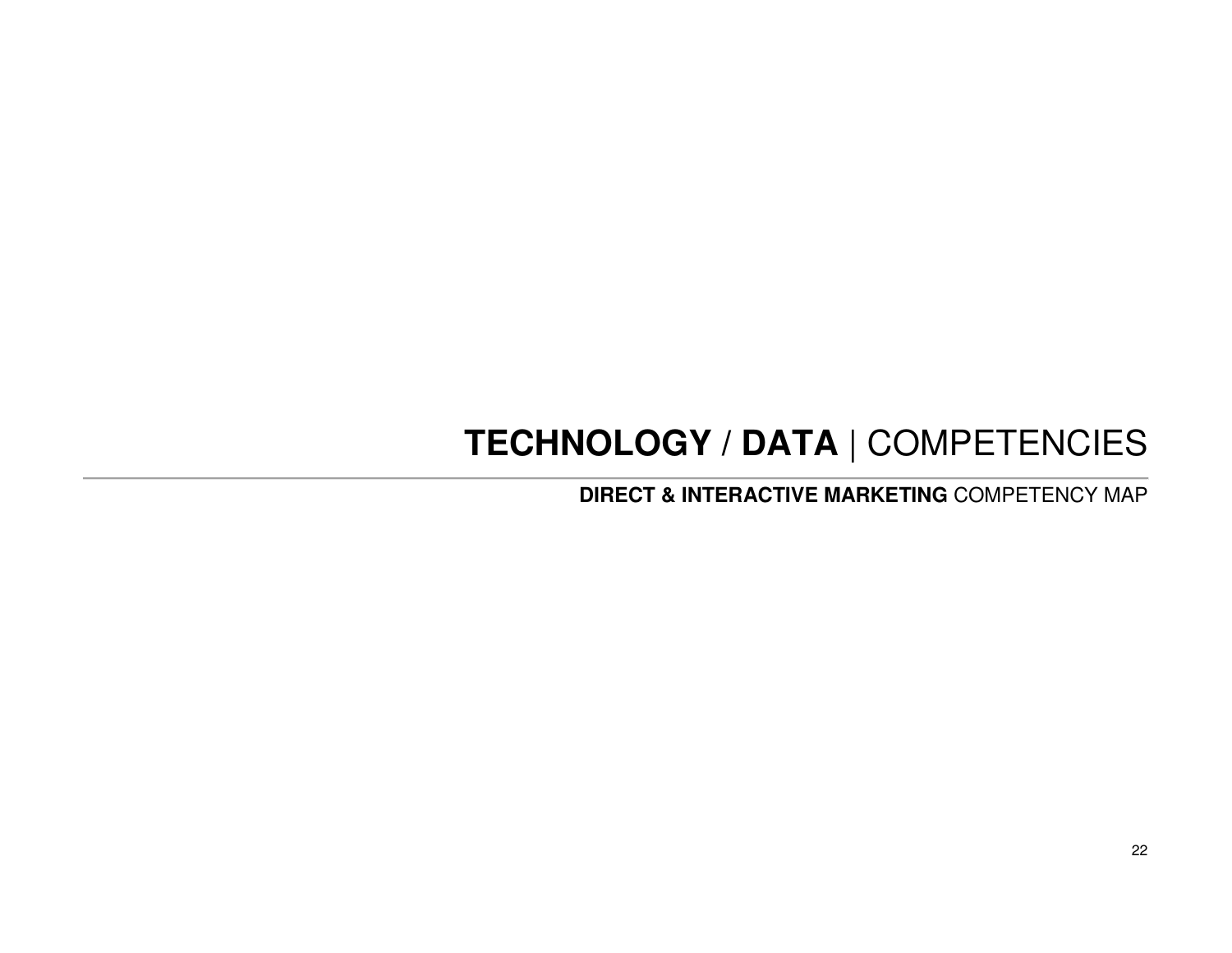## **TECHNOLOGY / DATA** | COMPETENCIES – DIRECT & INTERACTIVE MARKETING

| <b>WSQ Qual</b><br>Level | <b>Job Roles</b>                                                                                                           | <b>Competency Unit</b><br>Code | <b>Specialisation Competency Units</b>                                              | <b>Competency Unit</b><br>Code | <b>Core Competency Units</b>                                            |
|--------------------------|----------------------------------------------------------------------------------------------------------------------------|--------------------------------|-------------------------------------------------------------------------------------|--------------------------------|-------------------------------------------------------------------------|
| 6                        | <b>Technical</b><br>Director / Chief<br><b>Technical</b><br><b>Officer</b><br>(from Interactive<br>Media WSQ<br>Framework) | CI-DBS-501S-0                  | Manage the capabilities of site and database to<br>meet business needs              | CI-BO-504C-0                   | Manage risk *                                                           |
|                          |                                                                                                                            | CI-DBS-503S-0                  | Determine that database functionality and<br>scalability suit business requirements | CI-COM-607C-0                  | Direct communications in a creative environment                         |
|                          |                                                                                                                            | CI-IM-507S-0                   | Architect interactive media properties and<br>database                              | CI-PM-601E-0                   | Manage a major project                                                  |
|                          |                                                                                                                            |                                |                                                                                     | CI-PM-605C-0                   | Direct the scope and integration of multiple<br>projects / programmes * |
|                          |                                                                                                                            |                                |                                                                                     | CI-STR-601C-0                  | Develop, implement and review a business /<br>strategic plan            |
|                          |                                                                                                                            |                                |                                                                                     | CI-STR-602C-0                  | Provide leadership across the organization *                            |
| 5                        | <b>Data Director</b>                                                                                                       | CI-DBS-504S-0                  | Establish, manage, and maintain a direct<br>marketing database                      | BM-SPI-501E-1                  | Develop organisational strategies and policies *                        |
|                          |                                                                                                                            | CI-DBS-503S-0                  | Determine that database functionality and<br>scalability suit business requirements | CI-COM-502S-0                  | Present effectively to engage and manage your<br>audience *             |
|                          |                                                                                                                            | CI-DM-503S-0                   | Manage effective protection of consumer data<br>information                         | CI-COM-508E-0                  | Oversee communications in a creative<br>environment                     |
|                          |                                                                                                                            | CI-DM-504S-0                   | Manage the use of analytics and develop data<br>strategies *                        | CI-PS-502E-0                   | Resolve problems which impact on the work                               |
|                          |                                                                                                                            | CI-MPR-508S-0                  | Coordinate data collection and interpretation                                       |                                |                                                                         |

\*Competency Standard available

- **Business Management WSQ Framework BM** Business Management WSQ Framework **IM** Interactive Media Competency Category
- 
- 
- **COM** Communication Competency Category **PS** PS Databases Competency Category **PS PHS** SPI
- 
- 
- 
- CI Creative Industries WSQ Framework **MPR** Marketing and Promotion Competency Category
- **BO** Business Operations Competency Category **PM** Project Management Competency Category<br> **COM** Communication Competency Category **PS** Problem Solving Competency Category
	-
- **DBS** Databases Competency Category **SPI** Strategy Planning & Implementation Competency Category
- **DM** Direct Marketing **COM** Direct Marketing **STR** Strategy Competency Category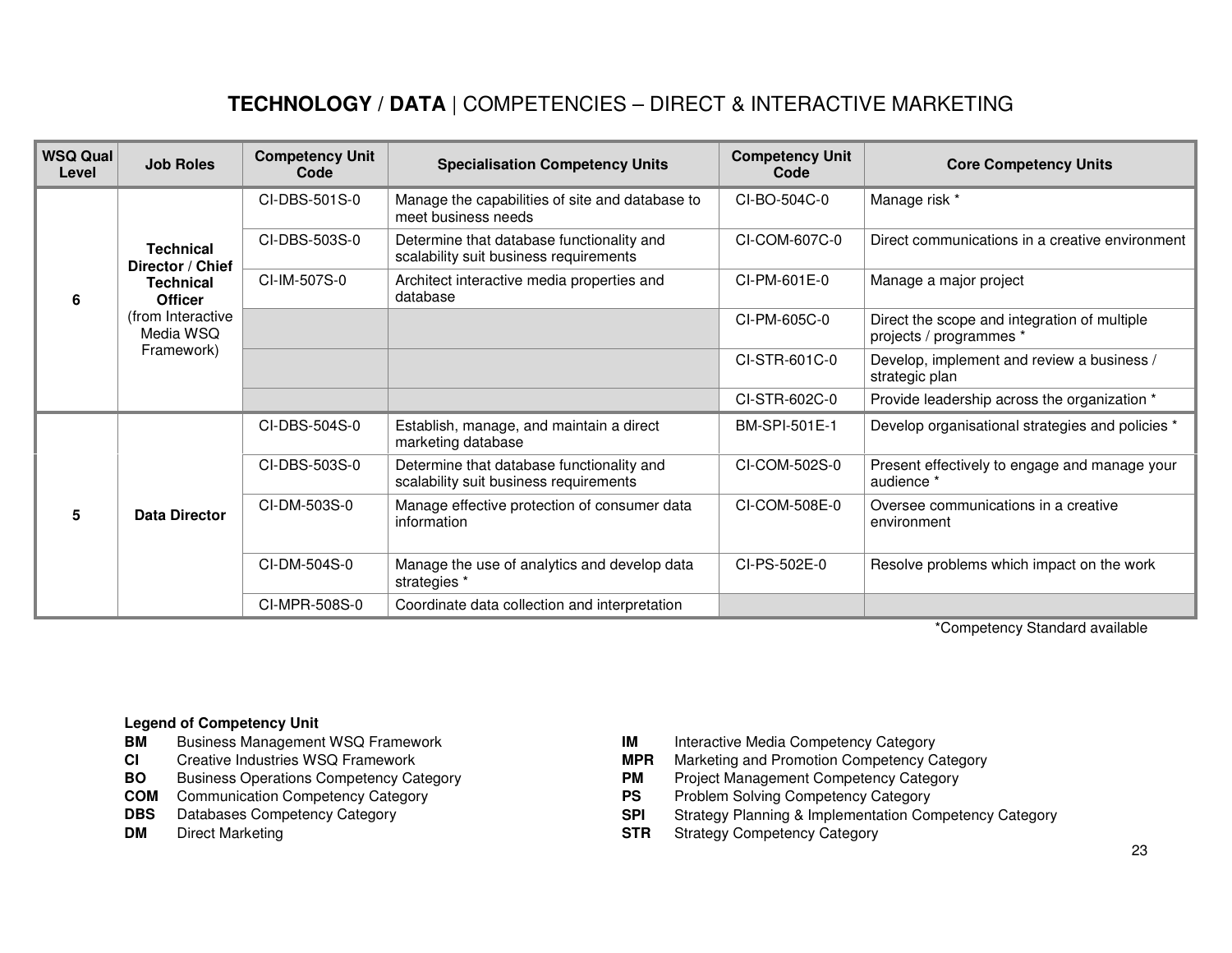## **TECHNOLOGY / DATA** | COMPETENCIES – DIRECT & INTERACTIVE MARKETING

| <b>WSQ Qual</b><br>Level | <b>Job Roles</b>                                                                                  | <b>Competency Unit</b><br><b>Specialisation Competency Units</b><br>Code |                                                                                     | <b>Competency Unit</b><br>Code | <b>Core Competency Units</b>                                                           |
|--------------------------|---------------------------------------------------------------------------------------------------|--------------------------------------------------------------------------|-------------------------------------------------------------------------------------|--------------------------------|----------------------------------------------------------------------------------------|
|                          | <b>Solutions</b><br><b>Director</b>                                                               | CI-BO-504C-0                                                             | Manage risk *                                                                       | BM-SPI-501E-1                  | Develop organisational strategies and policies*                                        |
|                          |                                                                                                   | CI-DBS-503S-0                                                            | Determine that database functionality and<br>scalability suit business requirements | CI-COM-502S-0                  | Present effectively to engage and manage your<br>audience *                            |
| 5                        |                                                                                                   | CI-DBS-501S-0                                                            | Manage the capabilities of site and database to<br>meet business needs              | CI-COM-508E-0                  | Oversee communications in a creative<br>environment                                    |
|                          |                                                                                                   | CI-IM-507S-0                                                             | Architect interactive media properties and<br>database                              | CI-PS-502E-0                   | Resolve problems which impact on the work                                              |
|                          |                                                                                                   | CI-DBS-503S-0                                                            | Determine that database functionality and<br>scalability suit business requirements | CI-HR-407C-0                   | Participate in, facilitate and promote effective<br>working of individuals and teams   |
| Δ                        | Data Analyst                                                                                      | CI-DM-405S-0                                                             | Analyse market trends and industry<br>developments *                                | CI-RES-405C-0                  | Research user trends and consumer tracks                                               |
|                          |                                                                                                   | CI-INF-402S-0                                                            | Develop procedures for the use of information<br>systems                            | LPM-RLT-401C-0                 | Cultivate positive workplace relations *                                               |
|                          |                                                                                                   | CI-RES-404S-0                                                            | Plan, analyse and present research information                                      |                                |                                                                                        |
|                          | Developer /<br><b>Senior</b><br><b>Programmer</b><br>(from Interactive<br>Media WSQ<br>Framework) | CI-IM-318S-1                                                             | Develop mark-up for websites *                                                      | BM-PM-303C-1                   | Apply project time management techniques *                                             |
|                          |                                                                                                   | CI-IM-408S-1                                                             | Code scripts to provide front-end functionality for<br>websites <sup>*</sup>        | BM-PM-304E-1                   | Apply project quality control procedures *                                             |
|                          |                                                                                                   | CI-IM-410S-1                                                             | Manage digital assets *                                                             | CI-IM-407C-1                   | Apply design and production principles in<br>conceptualising a digital media product * |
|                          |                                                                                                   | CI-IM-412S-0                                                             | Use an authoring tool to create an interactive<br>sequence                          | CI-PM-415C-0                   | Monitor and supervise production                                                       |
|                          |                                                                                                   | CI-IT-404S-0                                                             | Apply intermediate programming skills in a<br>procedural language                   | CI-PS-403E-0                   | Address problems which impact on the works*                                            |
|                          |                                                                                                   | CI-IT-405S-0                                                             | Clarify requirements and contribute to the<br>development of the programme          |                                |                                                                                        |
|                          |                                                                                                   |                                                                          |                                                                                     |                                | *Competency Standard available                                                         |

- **BM** Business Management WSQ Framework **HR** Human Resource Competency Category
- **CI** Creative Industries WSQ Framework **IM** Interactive Media Competency Category
- **LPM** Leadership & People Management WSQ Framework **IT**
- **BO** Business Operations Competency Category **PM** Project Management Competency Category
- 
- 
- **DM**
- **INF**
- 
- 
- Infocomm Technology Competency Category
- 
- **COM** Communication Competency Category **PS** Problem Solving Competency Category
- **DBS** Databases Competency Category<br> **DM** Direct Marketing Competency Category<br> **RTL** Build Relationships Competency (Category **RTL** Build Relationships Competency (
	- **M** Direct Marketing Competency Category **RTL** Build Relationships Competency Category **RTL** Build Relationships Competency Category
		- Information Management Competency Category **SPI** Strategy Planning & Implementation Competency Category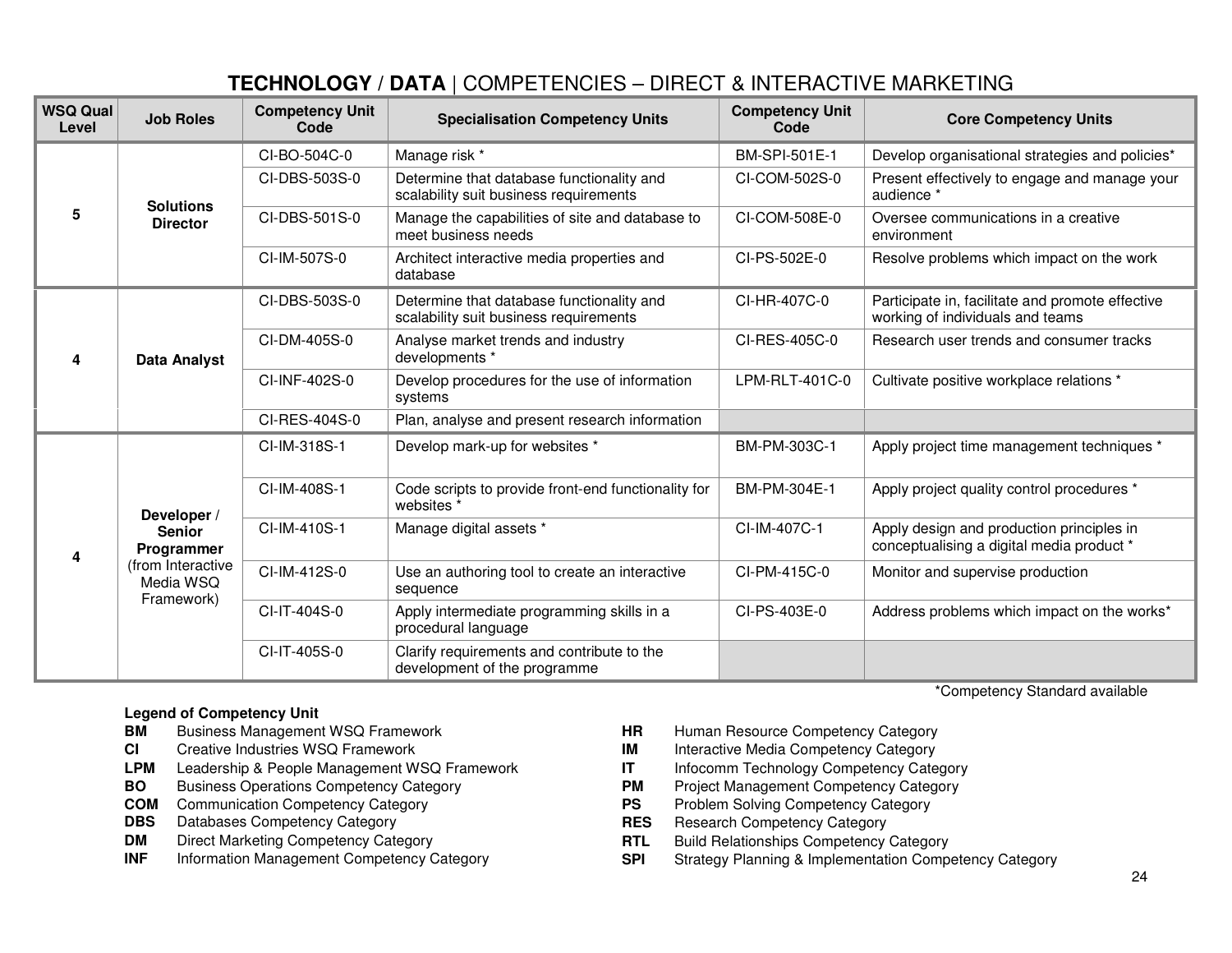## **TECHNOLOGY / DATA** | COMPETENCIES – DIRECT & INTERACTIVE MARKETING

| <b>WSQ Qual</b><br>Level | <b>Job Roles</b>                                                                   | <b>Competency Unit</b><br>Code | <b>Specialisation Competency Units</b>                                       | <b>Competency Unit</b><br>Code | <b>Core Competency Units</b>                                                                                             |
|--------------------------|------------------------------------------------------------------------------------|--------------------------------|------------------------------------------------------------------------------|--------------------------------|--------------------------------------------------------------------------------------------------------------------------|
| 3                        | Data<br>Administrator /<br>Data Executive                                          | CI-DBS-306S-0                  | Complete database back-up and recovery                                       | CI-COM-305C-0                  | Demonstrate knowledge of communication<br>services                                                                       |
|                          |                                                                                    | CI-DBS-310S-0                  | Model data objects                                                           | CI-PS-305C-0                   | Contribute to dealing with problems in the<br>workplace                                                                  |
|                          |                                                                                    | CI-DBS-311S-0                  | Model data processes                                                         |                                |                                                                                                                          |
|                          |                                                                                    | CI-DBS-312S-0                  | Monitor and administer a database                                            |                                |                                                                                                                          |
|                          |                                                                                    | CI-DBS-306S-0                  | Complete database back-up and recovery                                       | CI-COM-304C-0                  | Communicate effectively in a creative<br>environment                                                                     |
|                          | <b>Database</b><br><b>Engineer</b><br>(from Interactive<br>Media WSO<br>Framework) | CI-DBS-308S-0                  | Identify and resolve common database<br>performance problems                 | CI-DES-331E-0                  | Maintain an awareness of trends and<br>developments in design, materials, techniques<br>and technology *                 |
| 3                        |                                                                                    | CI-DBS-309S-0                  | Integrate database with a website                                            | CI-IM-313C-0                   | Apply an understanding of the principles of<br>design and communication to the development<br>of a digital media product |
|                          |                                                                                    | CI-DBS-312S-0                  | Monitor and administer a database                                            | CI-LD-304E-0                   | Organise personal work priorities and contribute<br>to personal development                                              |
|                          |                                                                                    |                                |                                                                              | CI-PS-305C-0                   | Contribute to dealing with problems in the<br>workplace                                                                  |
| 3                        | Programmer<br>(from Interactive<br>Media WSQ<br>Framework)                         | CI-IM-408S-1                   | Code scripts to provide front-end functionality for<br>websites <sup>*</sup> | CI-COM-304C-0                  | Communicate effectively in a creative<br>environment                                                                     |
|                          |                                                                                    | CI-IT-404S-0                   | Apply intermediate programming skills in a<br>procedural language            | CI-DES-331E-0                  | Maintain an awareness of trends and<br>developments in design, materials, techniques<br>and technology *                 |
|                          |                                                                                    |                                |                                                                              | CI-IM-313C-0                   | Apply an understanding of the principles of<br>design and communication to the development<br>of a digital media product |
|                          |                                                                                    |                                |                                                                              | CI-LD-304E-0                   | Organise personal work priorities and contribute<br>to personal development                                              |
|                          |                                                                                    |                                |                                                                              | CI-PS-305C-0                   | Contribute to dealing with problems in the<br>workplace                                                                  |

\*Competency Standard available

- Creative Industries WSQ Framework
- **COM** Communication Competency Category **IM** Interactive Media Competency C<br> **DBS** Databases Competency Category **IM** Learning Competency Category
- **DBS** Databases Competency Category
- 
- **CI** Creative Industries WSQ Framework **HR** Human Resource Competency Category
	- Interactive Media Competency Category
	-
- **DES** Design Competency Category **PS** Problem Solving Competency Category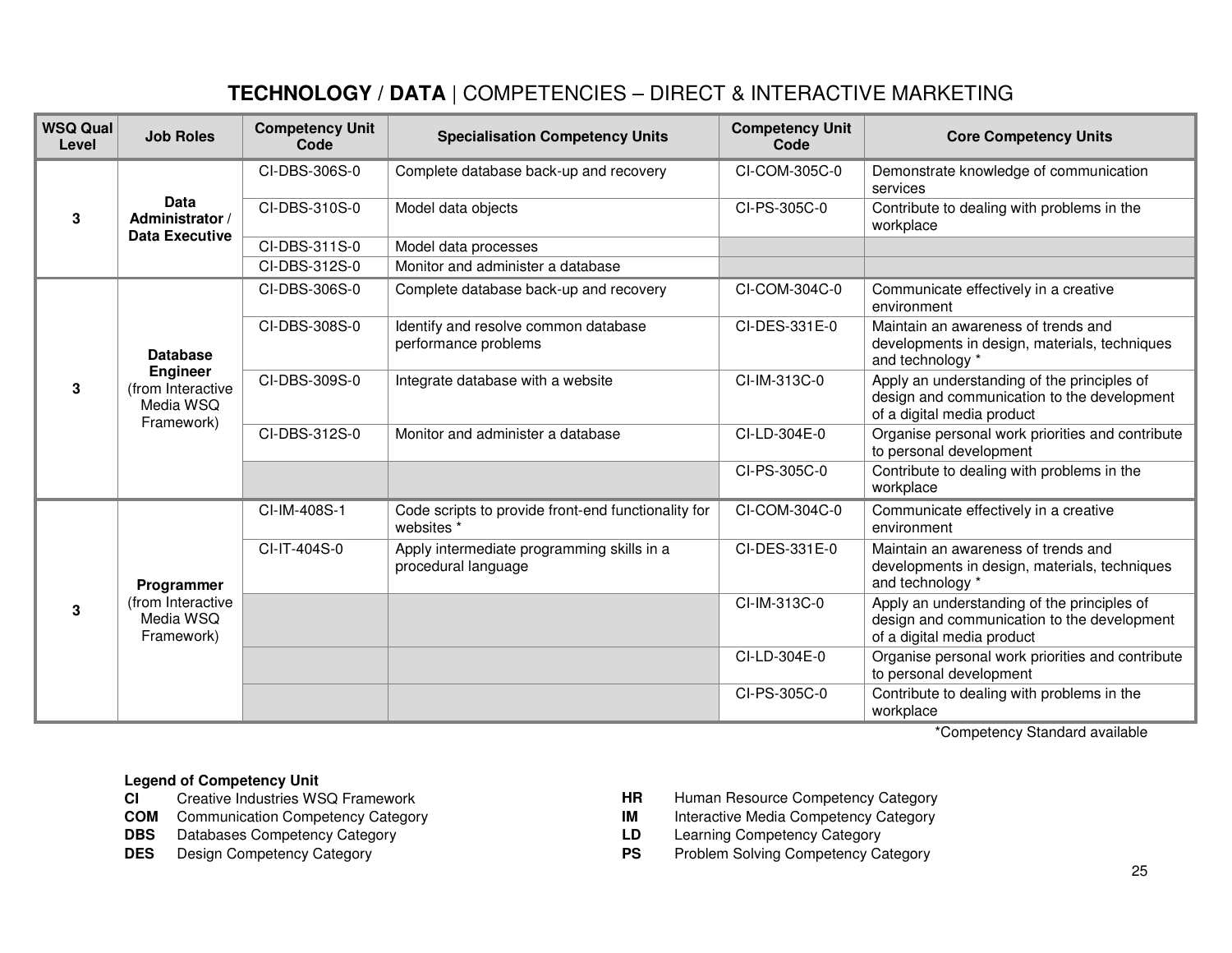### **GENERIC / CROSS-SECTORAL WSQ CU ADOPTION** | DIRECT & INTERACTIVE MARKETING

### **DEVELOPMENT OF T-SHAPED PROFESSIONALS IN DIRECT & INTERACTIVE MARKETING - GENERIC / CROSS-SECTORAL WSQ FRAMEWORK COMPETENCY UNITS ADOPTION**

Generic or cross-sectoral competencies refer to horizontal multi-disciplinary skills which workers serving in different occupations and job roles across different industries and sectors may apply in the course of their work. These competencies are encapsulated in WSQ frameworks such as Business Management (BM) and Leadership & People Management (LPM) WSQ.

Practitioners serving in the Creative Industries (CI) are expected to possess specialised job-specific competencies as well as a range of generic horizontal skills in functional areas including people management, communications and project management. To support their development into T-shaped professionals, appointed CI WSQ training partners (e.g. National CET Institute, CET Centres and Programme Partners) may adopt CUs from the BM and LPM WSQ frameworks for CI WSQ programme implementation on a modular, integrated or qualification basis, subject to fulfilling applicable WSQ accreditation and funding related requirements.

While selected BM and LPM WSQ CUs are already imported into the CI WSQ Competency Maps, the range of job roles and associated competencies in CI Industries continue to expand and evolve rapidly such that other generic skills-in-demand may not have been readily imported. The flexibility accorded will enable CI WSQ training partners to design and implement WSQ programmes rapidly to meet the holistic skills development needs of CI practitioners while maintaining the integrity of CI WSQ and the WSQ system as a whole.